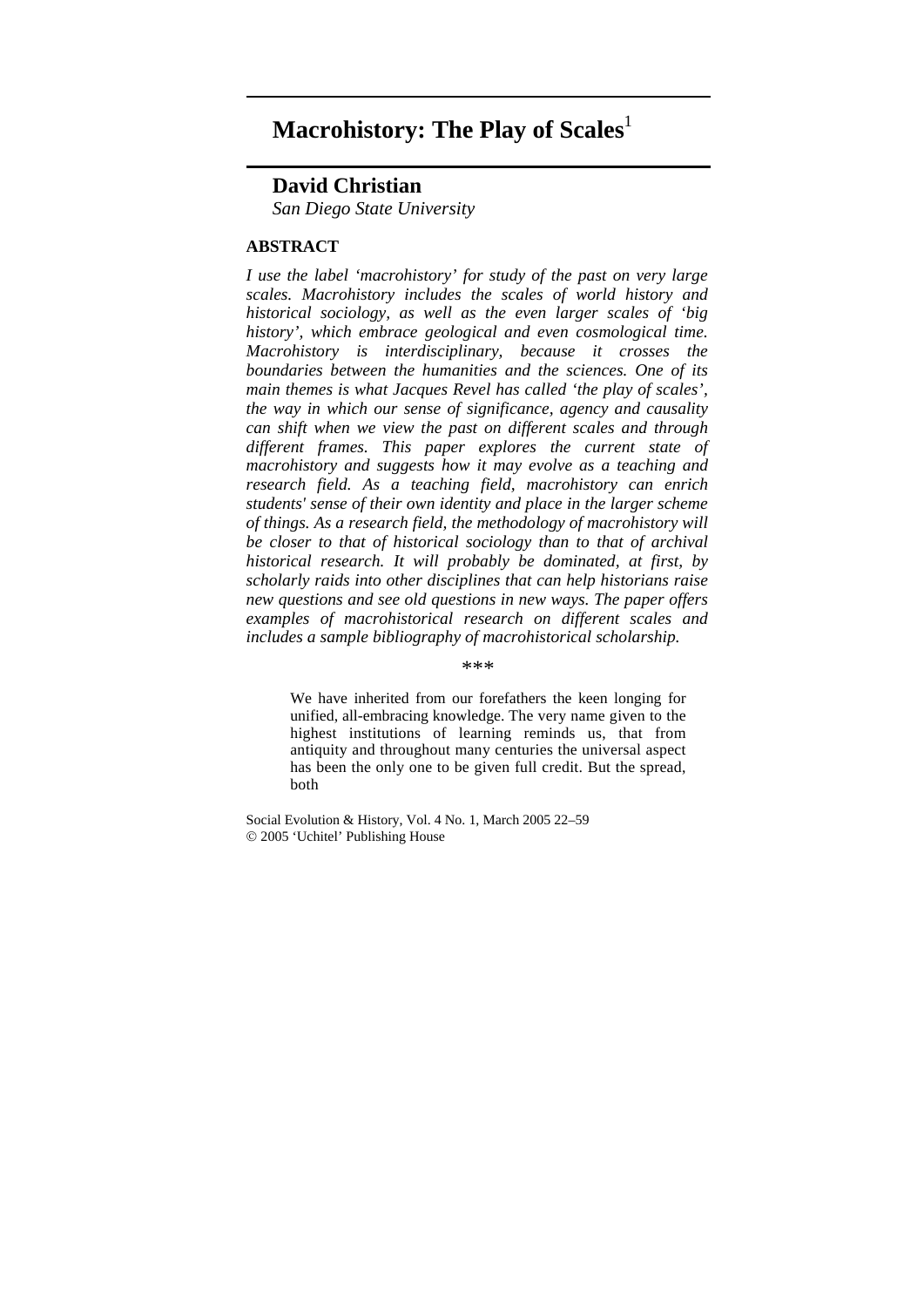in width and depth, of the multifarious branches of knowledge during the last hundred odd years has confronted us with a queer dilemma. We feel clearly that we are only now beginning to acquire reliable material for welding together the sum total of all that is known into a whole; but, on the other hand, it has become next to impossible for a single mind fully to command more than a small specialized portion of it.

I can see no other escape from this dilemma (lest our true aim be lost for ever) than that some of us should venture to embark on a synthesis of facts and theories, albeit with secondhand and incomplete knowledge of some of them – and at the risking of making fools of ourselves.

So much for my apology (Schrödinger 2000: 1).

# **DEFINITION AND THEMES**

In this article, I will suggest a definition of what macrohistory is (or what it may turn out to be) and describe some of the possibilities and challenges of this unfamiliar approach to historical enquiry. What is macrohistory? Or what might it turn out to be if it emerges as a viable and significant field of historical scholarship? The term 'macrohistory' has been used in several senses, sometimes as a near-synonym for 'world history'<sup>2</sup>. Here, I will use the label to refer to explorations of the past on scales even larger than those of world history. So I will define macrohistory as **the project of exploring the past on many different large scales up to and including the largest scales of all, those of cosmology**. Defined in this way, macrohistory is what I have described elsewhere as 'big history'<sup>3</sup>. In this paper, I use the term 'macrohistory' primarily to highlight the contrast with 'microhistory'.

Unfortunately, at present we have few examples of what macrohistory is or might be. *Micro-*history is an established genre of historical scholarship, and we have many examples of its possibilities, including, of course, the work of Carlo Ginzburg<sup>4</sup>. The situation is very different with macrohistory. Here, the absence of a recognized corpus of works means that, at present, arguments about the possibilities and difficulties of macrohistory are bound to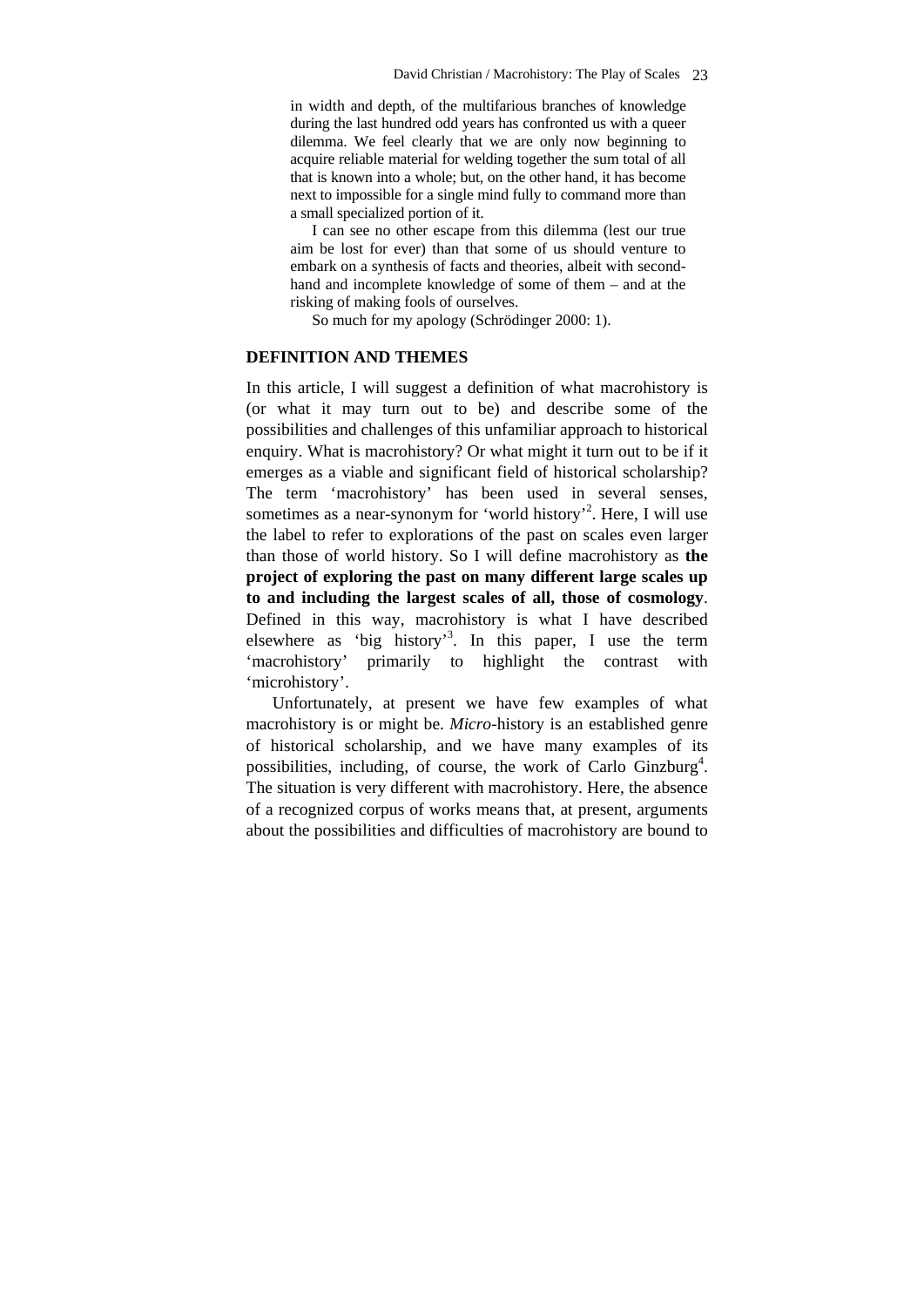seem speculative<sup>5</sup>. And they inevitably refer to a small, and perhaps idiosyncratic, sample. The arguments in this paper are shaped very much by my own experiences of teaching a history course on macrohistorical scales for almost fifteen years, and writing a survey of the past on macrohistorical scales (Christian 2004). But I hope in the near future it will be possible to discuss a much wider sample of works and courses on macrohistory. I say this partly because there are now a number of courses in macrohistory taught within several different disciplines; and there is also a small literature in the field<sup>6</sup>. And I know of at least one other historian's version of macrohistory that is in the works. I hope that an increasing number of courses and books on macrohistory will eventually show it is possible to walk the walk of macrohistory. Meanwhile, we have to talk the talk, to discuss what macrohistory *could* be, on the basis of a small sample of works and syllabi that illustrate some of its possibilities.

As I have defined them, macrohistory and big history are close relatives of world history. World history also explores the past on large scales. Typically, world historians survey the past on a continental or global scale and within time scales ranging from a few hundred years to many thousands of years. So many of the arguments for doing macrohistory are similar to those for doing world history. But there are also important differences. Macrohistory includes the scales familiar within world history, but also moves beyond them. This difference is crucial. While world historians can normally remain within the methodological and conceptual borders of the history discipline, would-be macrohistorians have to cross these borders. World history *can* be interdisciplinary; macrohistory *has to be* interdisciplinary. So macrohistorians will have to be willing to use different techniques, paradigms and forms of evidence, and they will find themselves engaging as much with scientists as with historians. Macrohistorians are particularly likely to encounter scholars from other disciplines who share a concern with change over time, from archaeology to palaeontology, to geology and  $\text{cosmology}^7$ .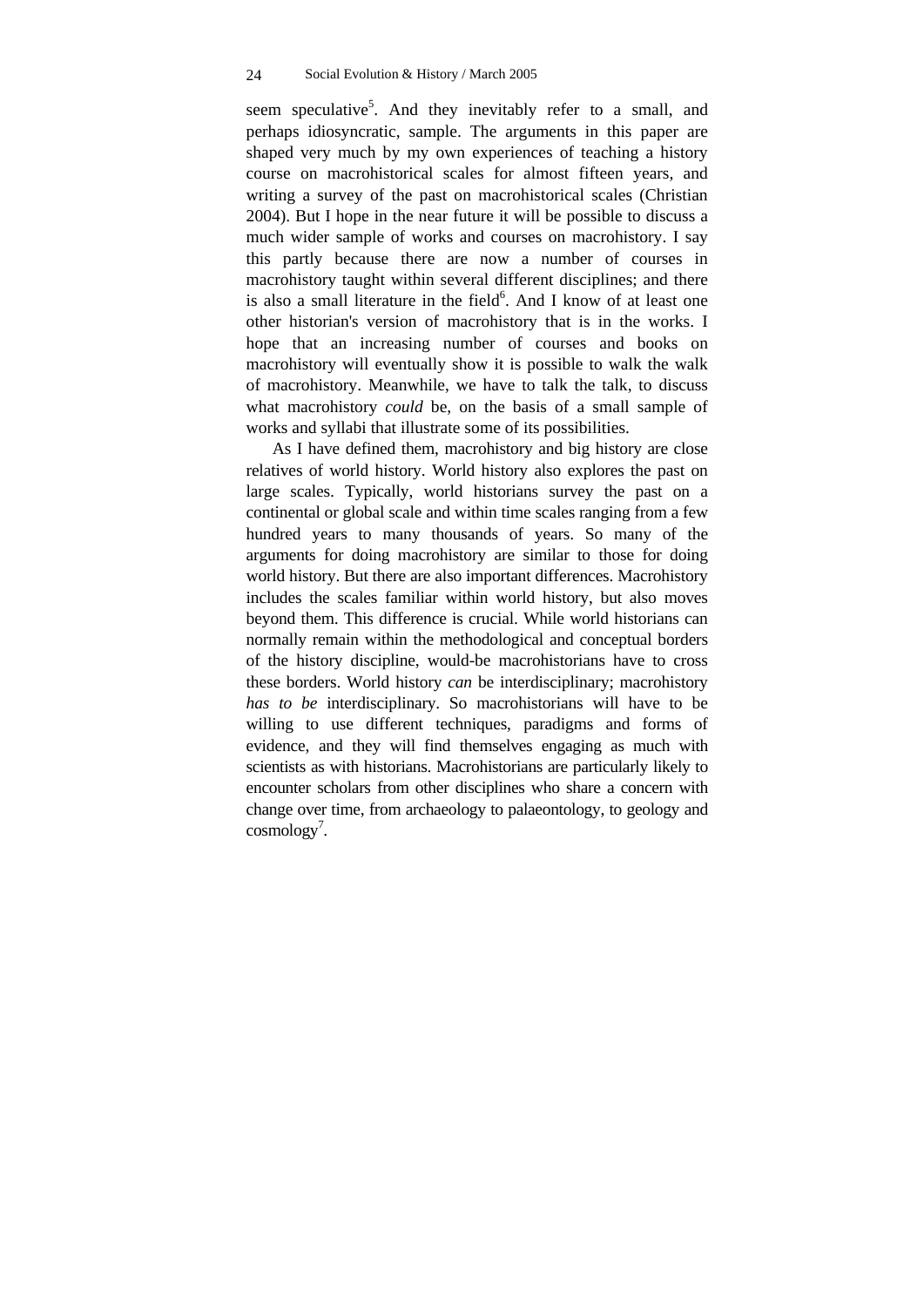To move beyond conventional disciplinary boundaries in this way can be disconcerting. But historians have much to gain from such interdisciplinary cooperation. Indeed, those who choose to engage in scholarship on these scales will soon find they are taking part in the larger project that E. O. Wilson has described as 'consilience'<sup>8</sup>. By 'consilience', Wilson means a bringing together of insights from many different disciplines. Faith in the possibility of consilience depends on a conviction that there is no fundamental chasm between different branches of knowledge; and that the existing fragmentation of research and knowledge is not a reflection of the nature of reality, but rather, as Wilson puts it, an artefact of scholarship (Wilson 1998: 6). If Wilson is right, there is, waiting to be discovered in the gaps between different disciplines, a massive intellectual synergy of which modern big bang cosmology, with its blending of astronomy and sub-atomic physics into a new way of understanding the Universe is just a first example. This is how the physicist, Murray Gell-Mann puts it:

There is... a growing need for specialization to be supplemented by integration. The reason is that no complex, nonlinear system can be adequately described by dividing it up into subsystems or into various aspects, defined beforehand. If those subsystems or those aspects, all in strong interaction with one another, are studied separately, even with great care, the results, when put together, do not give a useful picture of the whole. In that sense, there is profound truth in the old adage, 'The whole is more than the sum of its parts'.

People must therefore get away from the idea that serious work is restricted to beating to death a well-defined problem in a narrow discipline, while broadly integrative thinking is relegated to cocktail parties. In academic life, in bureaucracies, and elsewhere, the task of integration is insufficiently respected (Gell-Mann 1999: 61–62).

By engaging in macrohistory, historians will ensure they play a role in the intellectual revolution of consilience. As William McNeill has written:

World History [on very large scales] has an obvious and honourable part to play in the emerging convergence of the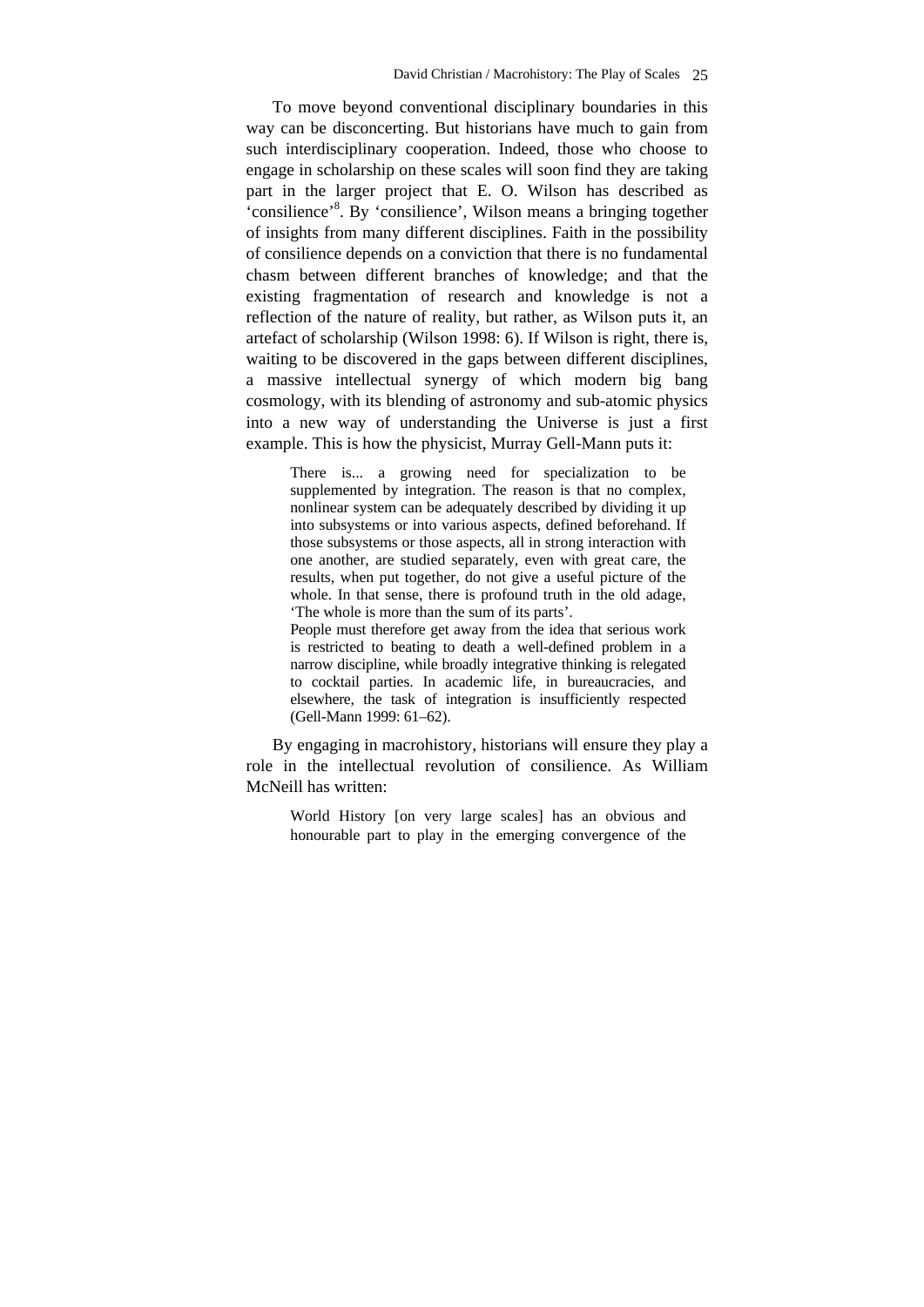sciences... A first step would be to meld ecological history more fully into the cultural history of humankind. More generally, history written with awareness of the physicochemical flows that sustained human societies – surveying how our predecessors tapped organic and inorganic sources of energy – would seat the human career on earth more squarely within the biological and physical sciences than I ever thought of doing (McNeill 1998: 13).

Another difference between world history and macrohistory is that macrohistory, as defined above, explores a very wide range of spatial and temporal scales. So anyone writing or teaching macrohistory will have to get used to moving between many different time scales. Indeed, I suspect that the 'play of scales' will turn out to be one of the dominant thematic and methodological concerns of macrohistory. Macrohistory is *about* scale. It is about what musicians might call 'diapason': the contrasts, juxtapositions and insights that can be achieved by moving through the complete range of available scales.

Because it operates on many different time scales, macrohistory is peculiarly sensitive to what we may call the 'problem of framing'. In history writing, as in an art gallery, frames determine what we see and how we see it. By telling us what is inside and what is outside they suggest what is and what is not important. So frames can hide at least as much as they reveal. And it is all too easy to forget, when studying what is inside the frame, how much lies outside. Of course, historians are familiar with the problem. Nevertheless, the familiar time-frames of modern professional historiography have been so powerfully legitimized by convention and habit that we can easily forget how much they hide. The danger was described well by the Australian anthropologist, W. E. H. Stanner, in a series of lectures given in 1968, just one year after a referendum on giving full citizenship to Aboriginal Australians. Why, he asked, had so much Australian historiography been blind to the history of indigenous Australians. Stanner answered that: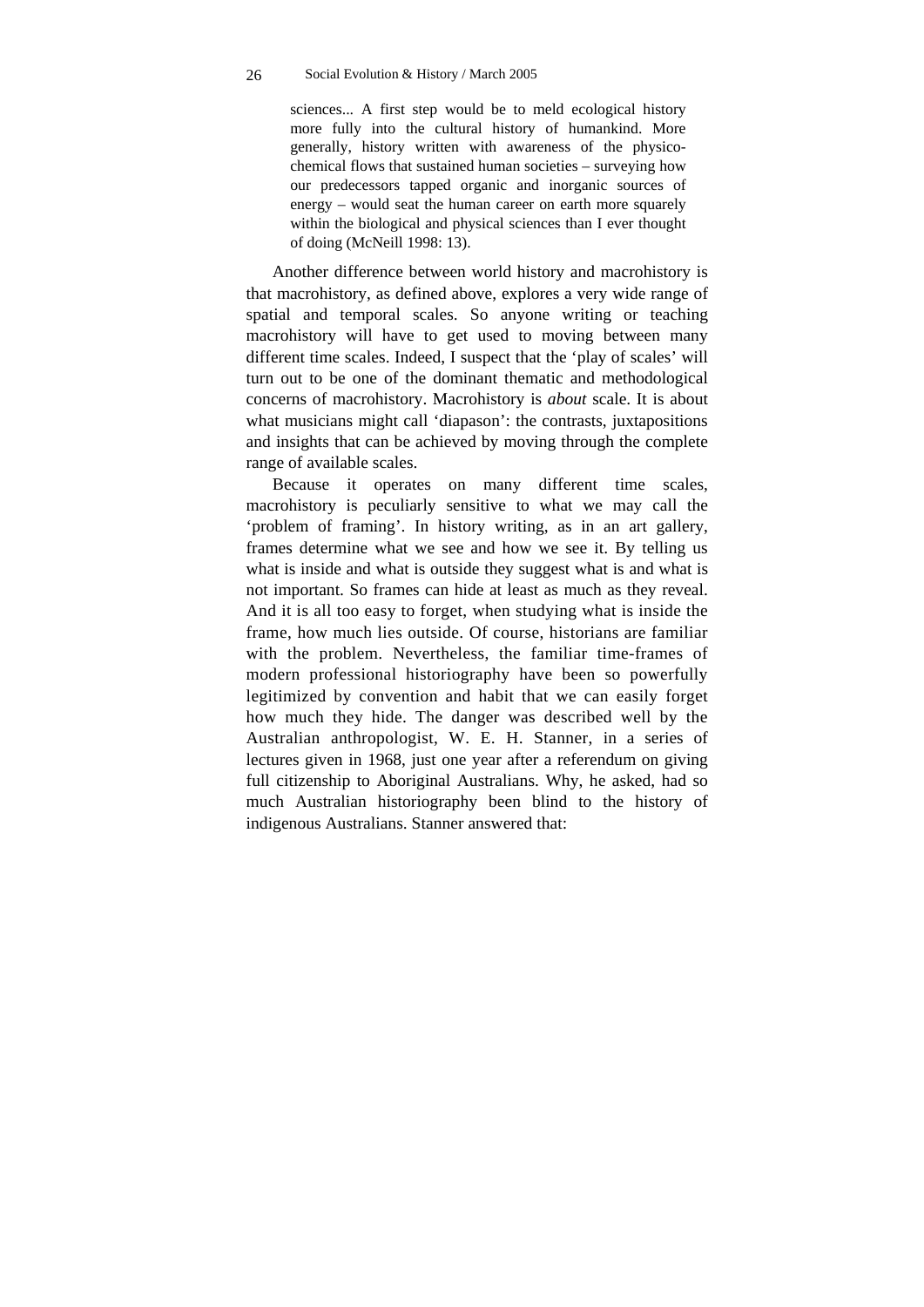Inattention on such a scale cannot possibly be explained by absent-mindedness. It is a structural matter, a view from a window which has been carefully placed to exclude a whole quadrant of the landscape. What may well have begun as a simple forgetting of other possible views turned under habit and over time into something like a cult of forgetfulness practised on a national scale. We have been able for so long to disremember the aborigines that we are now hard put to keep them in mind even when we most want to do so (Stanner 1969; 1991: 24–25).

If the frames through which historians conventionally view the past can hide 50,000 years of Aboriginal history this efficiently, there is clearly something to be said for experimenting with other frames. In principle, each time scale can add something new to our understanding of the past, and each scale can also help us understand all the other scales. And this suggests one of the most important single reasons for exploring the past through the multiple frames of macrohistory: **seeing the past through many different time frames ought to offer a richer, fuller and more coherent understanding of the past in general**. This is how Fernand Braudel put it:

The way to study history is to view it as a long duration, as what I have called the *longue durée*. It is not the only way, but it is one which by itself can pose all the great problems of social structures, past and present. It is the only language binding history to the present, creating one indivisible whole<sup>9</sup>.

In teaching macrohistory, I have found it helpful to raise these issues by asking students to explore the simple and naïve question: 'where do I live?' Using maps with different scales, you can construct a rich and powerful answer, moving from the street to the city, to the country, to the world. Each scale offers new insights and new answers. At the regional level, students can begin to understand why local weather patterns are as they are. With larger scales, they may begin to see how their home town fits into national and international systems of trade and transportation. The global maps can help them understand their place on planet Earth as a whole.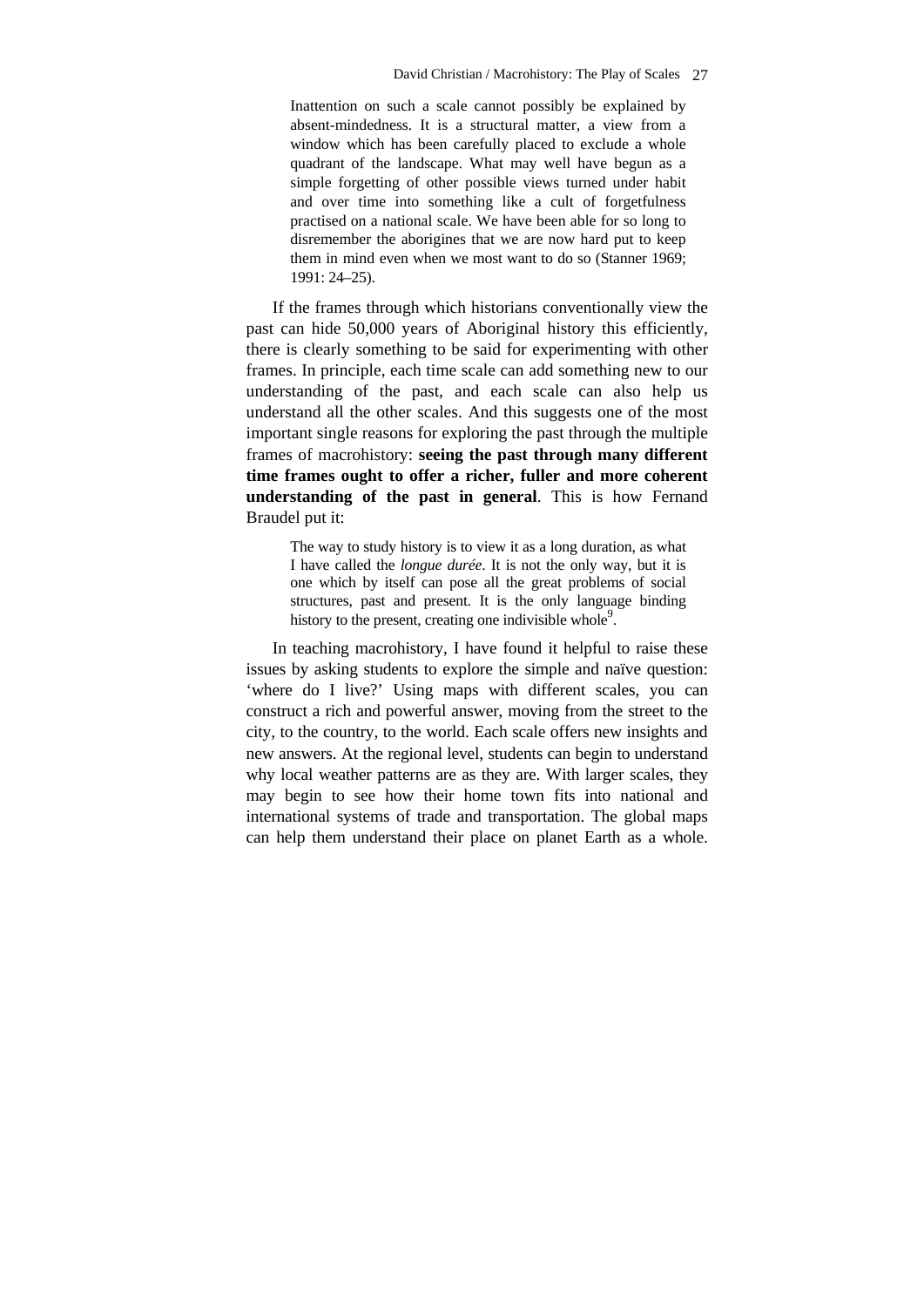Each frame reveals a new facet of the original question and suggests new answers. And the result of exploring many different scales is a richer and more complete sense of one's place on Earth. This exercise also raises the powerful question: what is the world map of time? Is there a frame so large that no frame can be larger?

Defined in these ways, macrohistory appears not as the opposite of microhistory, but as its complement. This is true even if the particular insights it can offer may seem very different from those of microhistory. Macrohistory and microhistory are really just different ways around the circle. As Carlo Ginzburg's work has shown, the historian's microscope, like that of the biologist, can reveal large patterns within the microcosm. By looking at the very small you can sometimes glimpse the very large. But the opposite is also true; by trying to grasp very large themes, you can sometimes find to your surprise that you are closing in on the intimate and the personal. Macrohistory may prove surprisingly good at speaking to our sense of individuality by helping us understand the unique place each of us occupies within the larger structures of society, the biosphere and the Universe. So macrohistory and microhistory may turn out to have a lot in common. Once again, the analogy of big bang cosmology, which combined the insights of the very large and the very small, is apposite. What modern cosmology demonstrates is that the very large scales and the very small scales can be combined to generate insights that could never be achieved by staying within a narrower middle ground.

# **MACROHISTORY AS A TEACHING FIELD**

General definitions of the field and its possibilities are all very well. But what will macrohistory look like in practice? And what can working historians hope to gain in return for the considerable effort required to teach or research on scales so very different from those of most historical scholarship? This is where the shortage of recognized samples of macrohistory makes discussion difficult. It may help to distinguish between macrohistory as a teaching field and as a research field.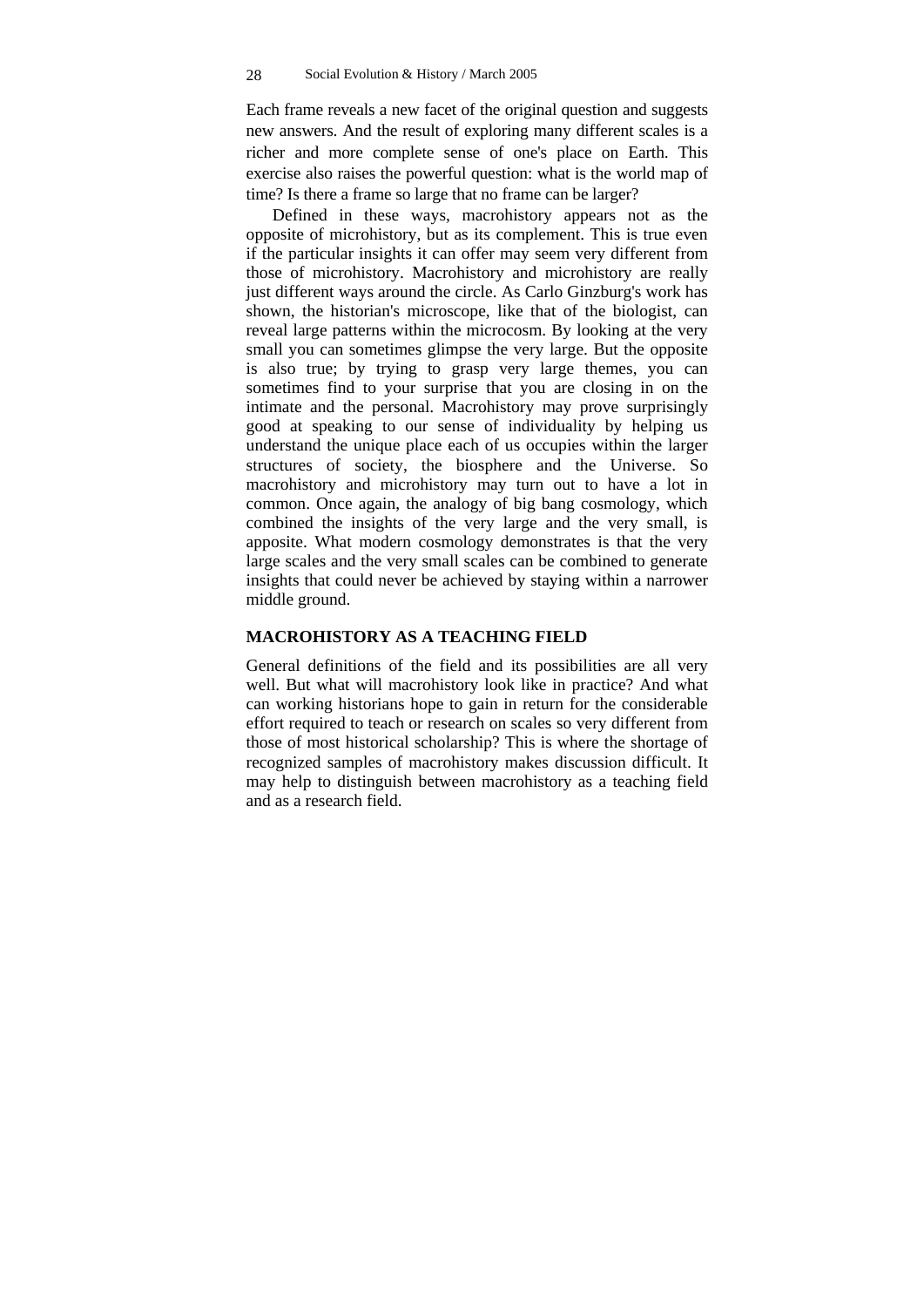As a teaching field, macrohistory is, in one sense, very ancient. By offering accounts of the past on all possible scales, it does what creation myths have done in all traditional human societies $10$ . Indeed, the parallels between macrohistory and creation myth go a long way. By offering attractive and authoritative accounts of how everything began, from our own communities to the animals that live near us, to the Earth, the moon and skies, creation myths provide universal maps with which people can imagine their own existence and figure out their individual roles in the larger scheme of things. Creation myths are powerful because they respond to our deep spiritual, psychic and social need for a sense of place and a sense of belonging. By drawing lines between the personal and the universal, they provide a fundamental sense of orientation. So it is not surprising that, like the Genesis story in the Judaeo-Christian tradition, creation myths are often integrated into religious thinking at very deep levels.

Despite this, modern societies do not normally teach such stories, even though they have access to more hard information about the past than any earlier societies. Instead, from schools to universities, to research institutes, we teach bits and pieces of information about origins, without ever assembling the fragments into a single, unified account. This is rather like teaching geography without ever using a map of the world. Students never get a sense of history as a coherent whole because, as teachers, we do not normally ask what might be the temporal equivalent of the world map. Indeed, the absence of a unifying story may be an important ingredient in the pervasive quality of loss and disorientation in modern life that the French sociologist Émile Durkheim referred to as 'anomie'. Anomie is the sense of not fitting in, and it is hard to avoid anomie if you have no sense of the totality to which you belong.

As a subject to be taught in schools and universities, macrohistory can help create the sense of intellectual coherence that was once created by creation myths. I have found, in practice, that many students enjoy the sense of intellectual vertigo that is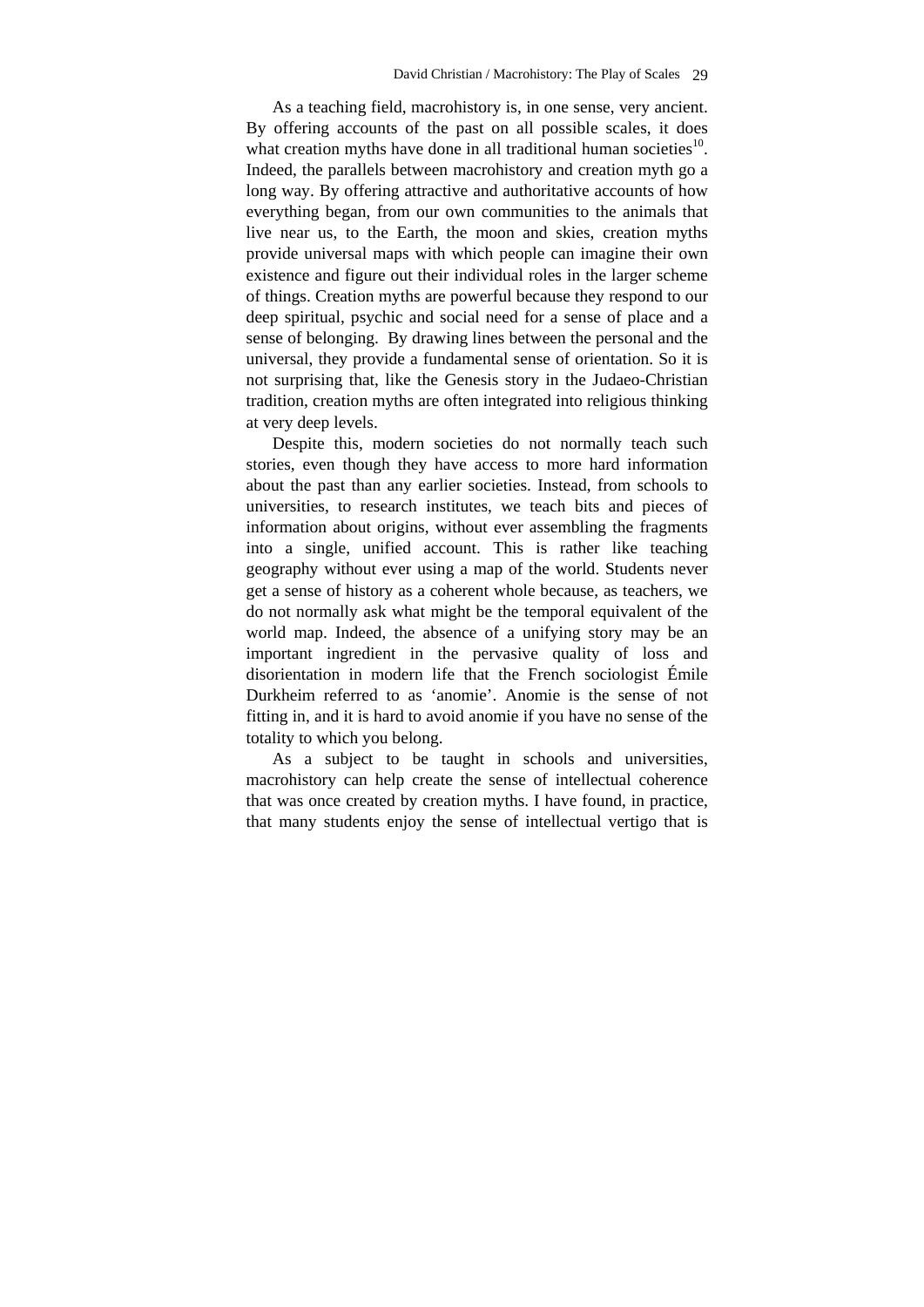inevitable when you first look at the past on very large scales. And this may be one reason why macrohistory makes for powerful teaching. It can help students think clearly and seriously about their place in the total scheme of things by giving them a sense that there is a universal map of time into which all other maps fit. Ranke, whose work is often taken as the epitome of detailed, archive-based historical research, expressed the need for such a unified account of the past when he wrote: 'Universal history comprehends the past life of mankind, not in its particular relations and trends, but in its fullness and totality $11$ .

But even if some of its functions may be ancient, macrohistory is very new as a branch of modern historical education. Fifteen years ago, it would have been hard to find any examples of macrohistorical teaching, certainly within university history departments. But now, courses in macrohistory are taught in a number of history departments, and courses that could probably be classified as macrohistorical are also taught in many university departments of astronomy, geology and biology. So macrohistory does exist, in a small way, as a teaching field. And those of us who try to teach macrohistory have accumulated a certain amount of experience with both the problems and possibilities of teaching on these scales. I started teaching macrohistory as a historian, and within a history department, almost fifteen years ago, and John Mears started teaching it at Southern Methodist University in Dallas at about the same time. By now, I am aware of at least eight university level courses in big history taught in history departments in the US, Holland, and Australia, and I am sure there are others I do not know about.

# **A macrohistorical syllabus**

As an example of what a historian's version of macrohistory might look like as a teaching field, I will list the main topics in a recent version of the big history course I have been teaching now for almost fifteen years. The timeline included as an appendix to this article is an attempt to help students grasp something of the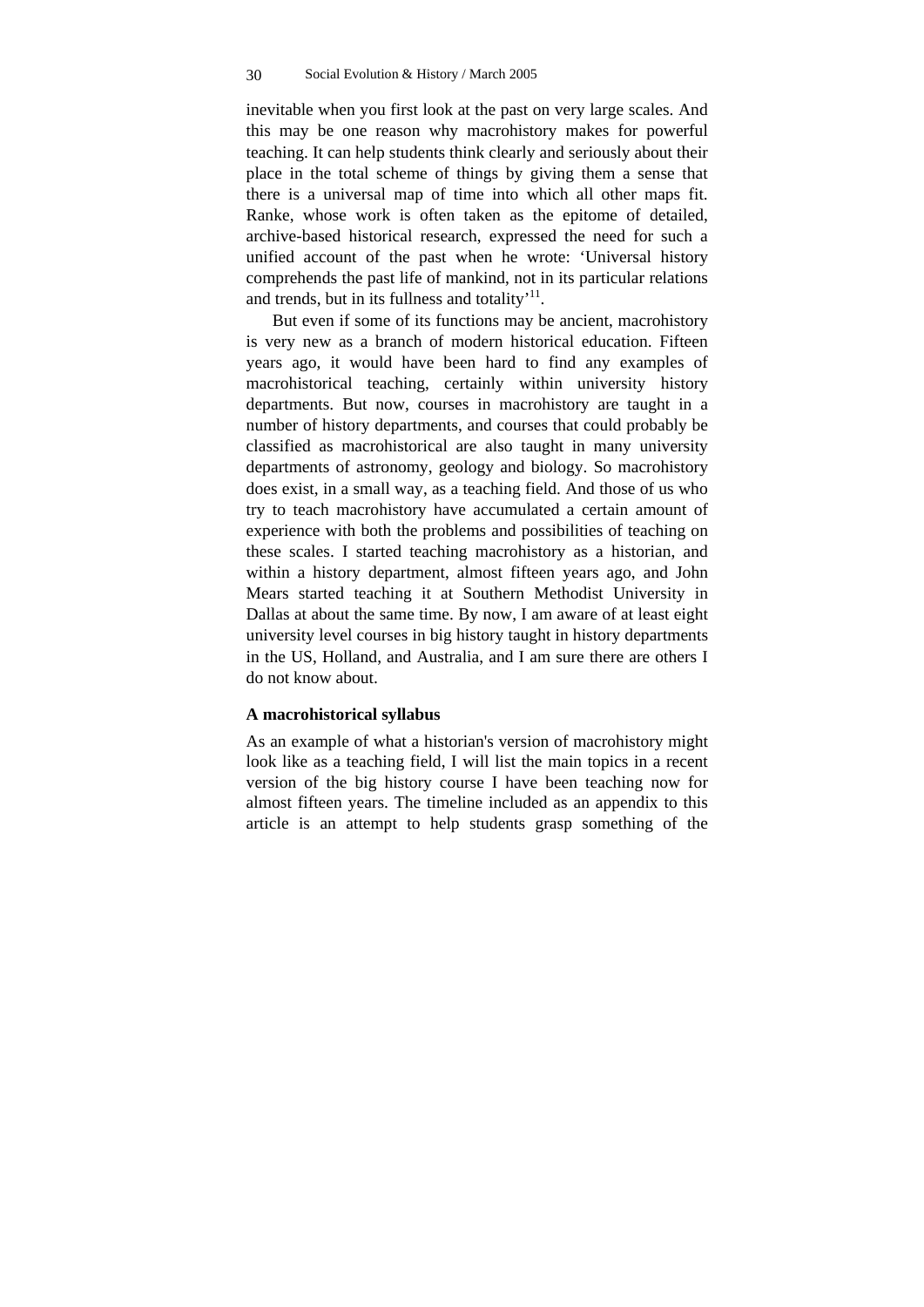colossal time scales through which this syllabus moves.

Week 1: Framing the Past in New Ways: discussion of creation myths and the content and aims of this course

Week 2: The Beginnings of Everything! Big bang cosmology and the creation of galaxies and stars

Week 3: The Origins of the Solar System and the Earth

Week 4: The Origins and Evolution of Life on Earth

Week 5: What is Science? What is History? Fundamental questions about what knowledge can be trusted

Week 6: The Evolution of Human Beings: the evolution of hominids over 8 million years

Week 7: The Beginnings of Human History: the origins of modern humans, and societies of the Palaeolithic

Week 8: The Transition to Agriculture: agriculture as a fundamental turning point, intensification

Week 9: Cities and States: population growth, cities and new power structures and hierarchies

Week 10: The Evolution of a World Dominated by Agriculture: evolution of agrarian civilizations and their neighbours

Week 11: Explaining Modernity: theories of modernity

Week 12: Break-through to the Modern World: globalization and industrial revolution

Week 13: The Twentieth Century: acceleration and intensification

Week 14: Looking at the Future: long trends and different futures

Week 15: Revision: General Discussion and Overview: what can we learn from a big history view of the past?

What can teachers expect to gain by teaching history through these many different time-frames? I will try to illustrate some of the possibilities by focusing on a single issue, that of identity. What answers can macrohistory offer to the question: who am I? There is a profound connection between history, memory and the sense of identity, so identity is a central theme in all history teaching. As Anthony Smith puts it: 'there can be no identity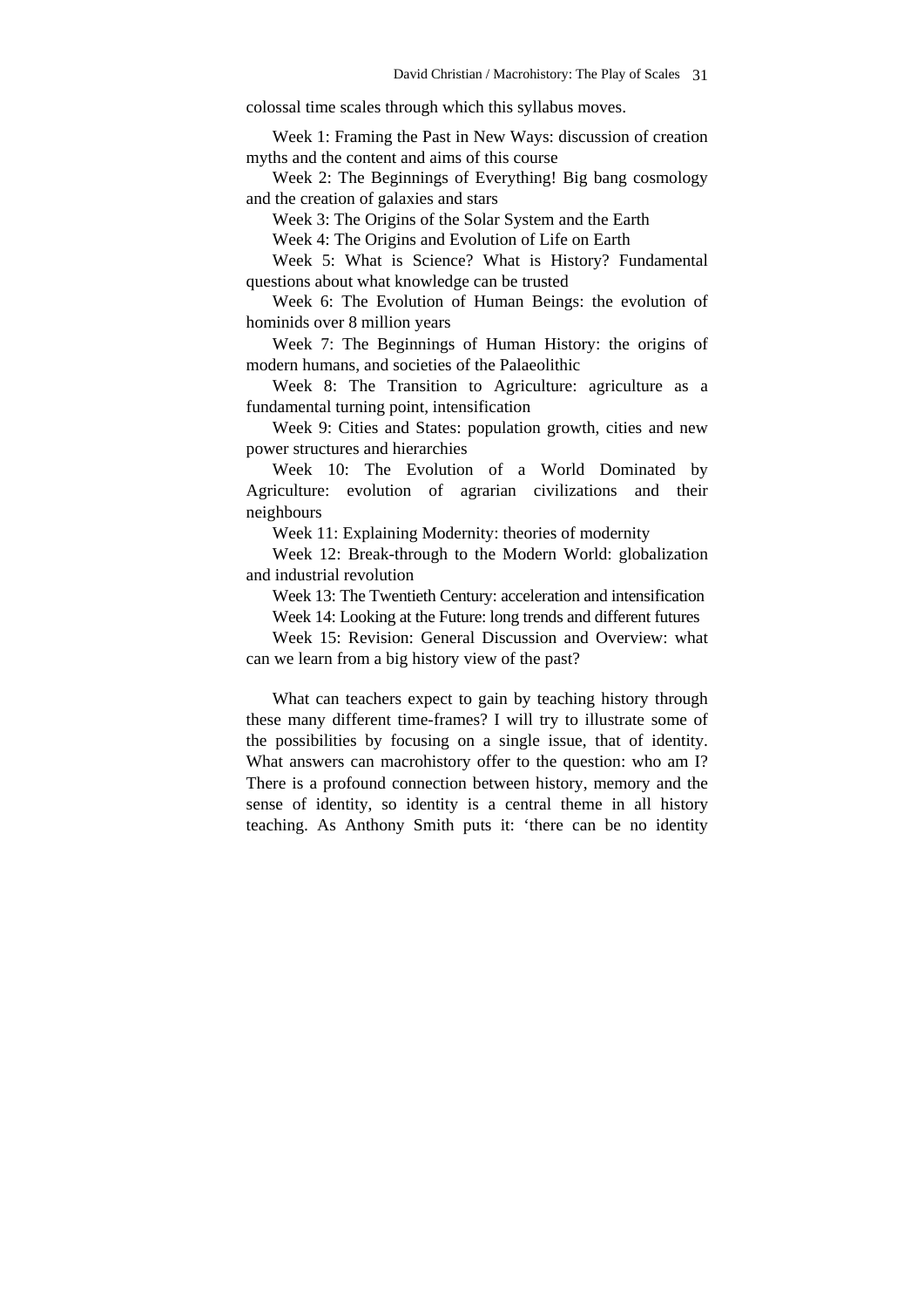without memory (albeit selective), no collective purpose without myth...' (Smith 1986: 2). In a study on changing identities in today's global society, Manuel Castells writes: 'who constructs collective identity, and for what, largely determines the symbolic content of this identity, and its meaning for those identifying with it or placing themselves outside of it' (Castells 1997: 7). For these reasons, there is no mystery about the very close connection between historical syllabi and the needs of the modern nation state. On the other hand, the sense of identity is a powerful historical force in its own right, because our self-definitions shape our behaviour at very deep levels<sup>12</sup>. A clear sense of identity can tell us who is friend and who is foe. Where similar identities are shared by many people they shape collective behaviour, which is why collective identities can be such potent historical and political forces. They map the fault lines across which conflict is most likely to occur, and the zones of safety within which cooperation is more likely.

Less often stressed is the fact that our identities are always multiple. Conventionally (at least in the English-speaking world), historians learn and teach about identity within a conceptual landscape dominated by issues of nationality, ethnicity, and language. These are important identities in the modern world, but, as historians are uncomfortably aware, the conceptual frames of nationalist historiographies have excluded many other identities. By viewing the past through multiple frames, macrohistory can help us see some of these other identities more clearly, because each time-frame brings new identities into focus. The next section suggests how teachers of macrohistory may be able to help students explore different types of identities, on seven different time scales.

1. The scales of microhistory: the individual and particular. The microhistorical scales are particularly good at reminding us of our identities as individuals, each with our own eccentricities, whose lives are shaped not just by large cultural forces, but also by accidents, bad decisions, and unpredictable twists and turns of many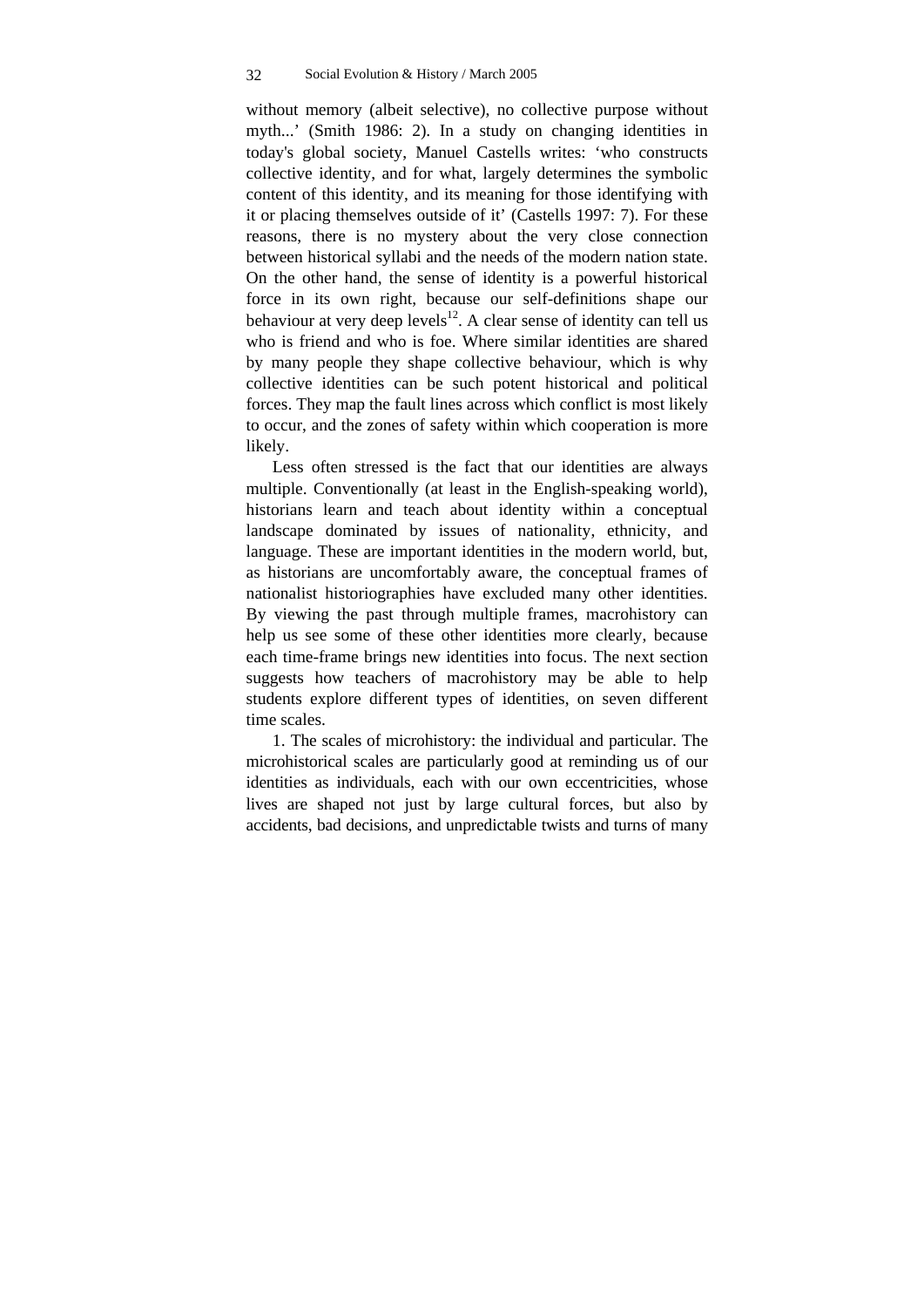kinds. On this scale, what comes into focus is the contingent and personal nature of identity. But, as Carlo Ginzburg has shown so well, microhistory can also hint at large patterns of identity as well.

2. The conventional scales of modern historiography: ethnicity and nationality. The conventional scales of most modern historical research and teaching range from a few decades to a century or two. The identities that stand out most crisply on this scale are ethnic and national. We see ourselves as citizens or products of particular nation states or regional cultures or civilizations. In a world dominated politically by the nation state, it is right that we should explore how states shape our sense of identity. And it is no surprise that this is the scale with which modern educational authorities feel most comfortable. But national and ethnic identities also hide many other ways of understanding who we are, and in a world with nuclear weapons it is surely dangerous to focus too much on the identities that divide us into distinct groups. As Ross Poole has argued, 'A national identity is always a form of difference and thus a form of exclusion' (Poole 1999: 42).

3. The Global History Scale: 500 years: modernity, cultural zones, and 'the west'. Within contemporary world history, the study of the last 500 years is emerging as a strategic sub-field in its own right. Sometimes work on this scale is referred to as 'global history' because this was the first era in which humans were aware of global interconnections (Mazlish and Buultjens 1993). Fernand Braudel and Immanuel Wallerstein have done much to legitimize historical study on this scale. What is less obvious is the thematic unity of global history. It is inevitably dominated by the modern, European, world system and the emergence of world-wide patterns of interaction, so it is the natural scale on which to study modernization and globalization. The identities that stand out most clearly on this scale are those that link or do not link individuals with modernity, or the west, and it is these identities that provide the fundamental dichotomies of modernization theory: tradition and modernity. It is no surprise that in contemporary global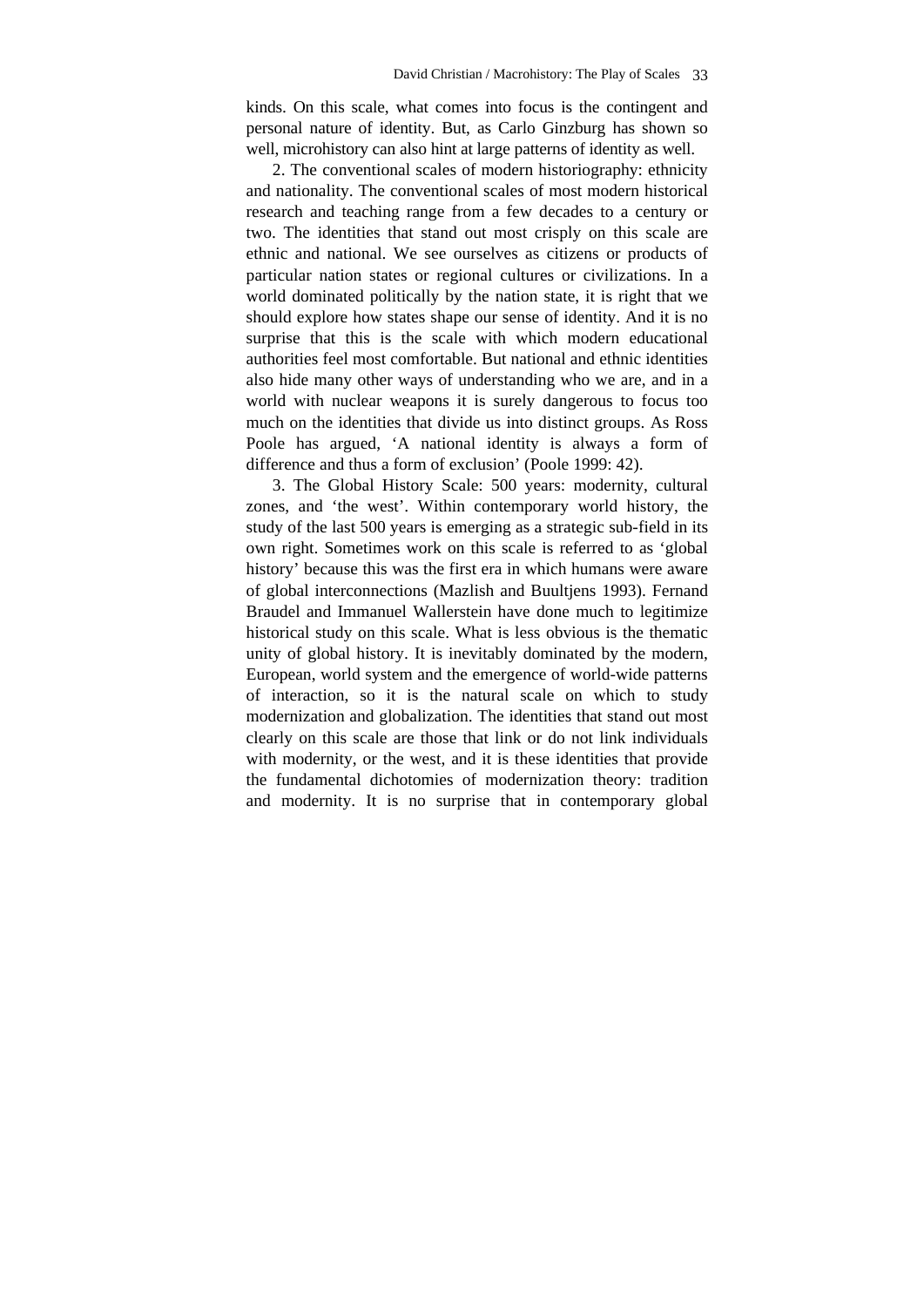history, the problem that stands out most clearly is the issue of Europe's role in the rise of modernity<sup>13</sup>.

4. The World History Scale: 5,000 years: civilizations. The 5,000 year time-scale dominates most modern world history textbooks. It brings into sharp focus the role of literate, agrarian civilizations, a type of human community that appeared for the first time about 5,000 years ago. On this scale, questions of identity turn largely on what it means to be civilized, and on issues of progress. The distinctive features of particular agrarian civilizations also stand out. Prehistory is often blurred on this scale; and communities not based on agriculture, not organized within states, and without literacy can fall away to the margins. Their identities can all too easily seem irrelevant or, at best, secondary.

5. The Human History Scale: 100,000–4 million years: human beings as a species. This is the scale on which to explore the history of human beings as a unified species. Oddly, this scale has been somewhat marginal in modern world history. That is a shame because the identity that stands out on this scale is the identity of *being a human being*. This is the first scale on which issues of identity no longer divide one group of humans from other groups of humans. Instead, on this scale, the strategic questions concern what is distinctive about human beings as a whole. It is the scale on which to discuss the distinctive identity we share as human beings. This is also the scale which takes us across the border from world history into macrohistory.

6. The Planetary Scale: 4.6 billion years: our place in the biosphere. This is the scale on which to explore the human relationship with the environment and the biosphere. Like the first satellite images of the Earth, which made such an impact in the 1960s, this scale highlights the integration of our identity as humans within the larger identity of living organisms. It highlights the unity of what James Lovelock has called 'Gaia', the large interrelated system of all living things that has shaped the surface of the Earth for almost four billion years<sup>14</sup>. At a more practical level, this is a strategic scale on which to study issues of the human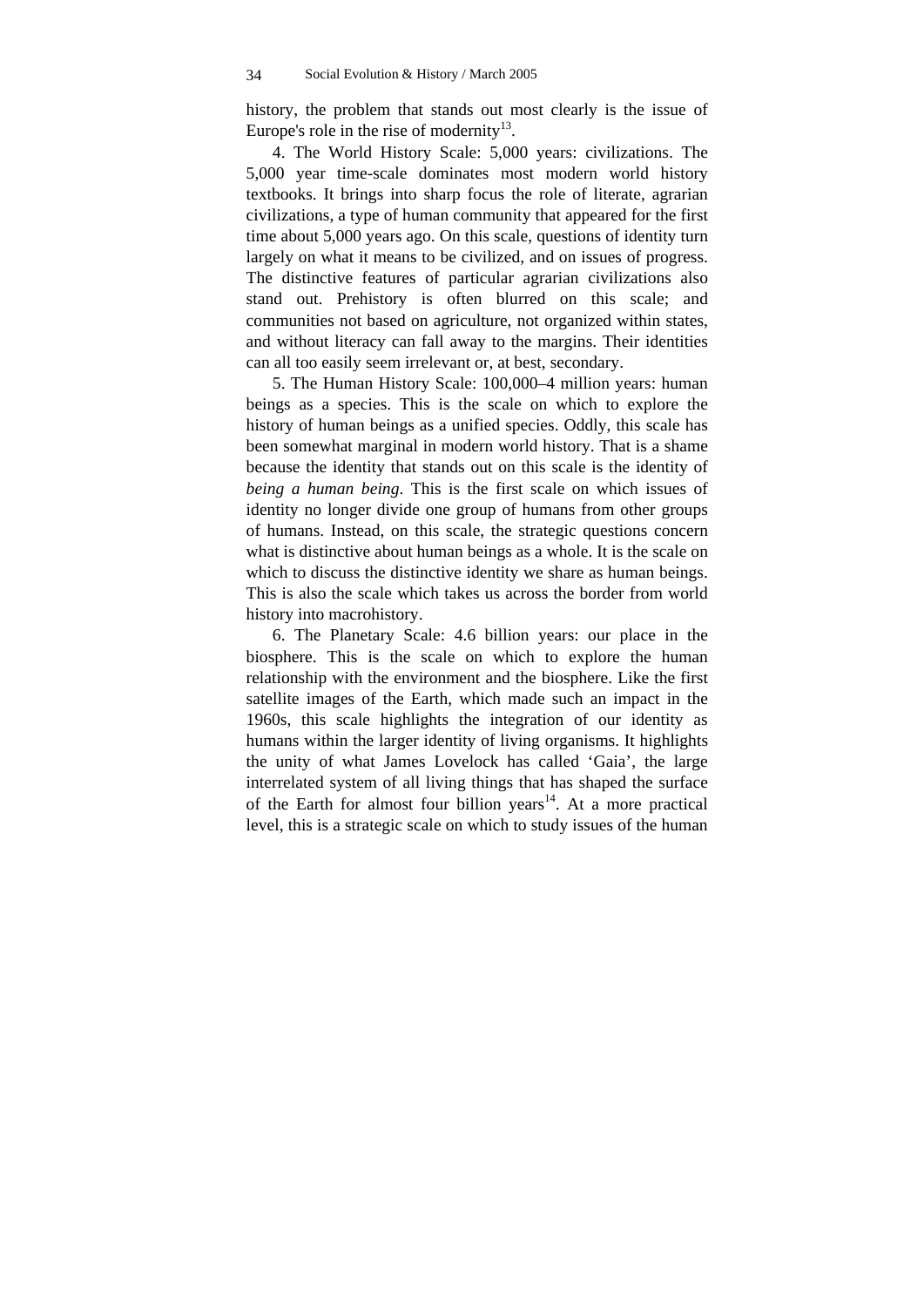impact on the biosphere because on this scale we can explore how the human impact compares with other major impacts, such as those of asteroids or other new types of organisms.

7. The Big History Scale: 13 billion years: a sense of totality. The most striking aspect of this scale is that it offers a sense of completeness. Only on these vast scales can we seriously explore the relationship between the personal, the human and the universal. So, on this scale, we can help students understand how they, as individuals, fit into the larger scheme of things, according to modern scientific thinking. This scale can be humbling, but it can also induce a certain realism about the place of human beings in the Universe, and about the nature of human history. As Mark Twain wrote, 'If the Eiffel Tower were now representing the world's age, the skin of paint on the pinnacle-knob at its summit would represent man's share of that age; and anybody would perceive that that skin was what the tower was built for. I reckon they would, I dunno'<sup>15</sup>.

I hope the payoff is clear. By looking at issues of identity through many different time-frames, we can convey a sense of both the richness and the coherence of the many different identities that shape us all. Doing this ought to be a powerful antidote to the narrower and more rigid sense of identity that is still taught overtly or covertly in many modern history syllabi. And what is true of issues of identity is true of our understanding of the past in general. Taught well, macrohistory ought to be able to convey a sense that many different historical themes can look quite different when see on different scales. But it can also convey the sense that, beneath this bewildering complexity, there may be an underlying coherence to the past. The past is complex; but it is not meaningless.

# **MACROHISTORY AS A RESEARCH FIELD**

What macrohistory might look like as a research field is harder to pin down. But not quite impossible. As Fred Spier has pointed out, there already exists a small body of scholarship in macrohistory. Spier has compiled a bibliography of works that fit the definition of macrohistory or big history (whether or not their authors were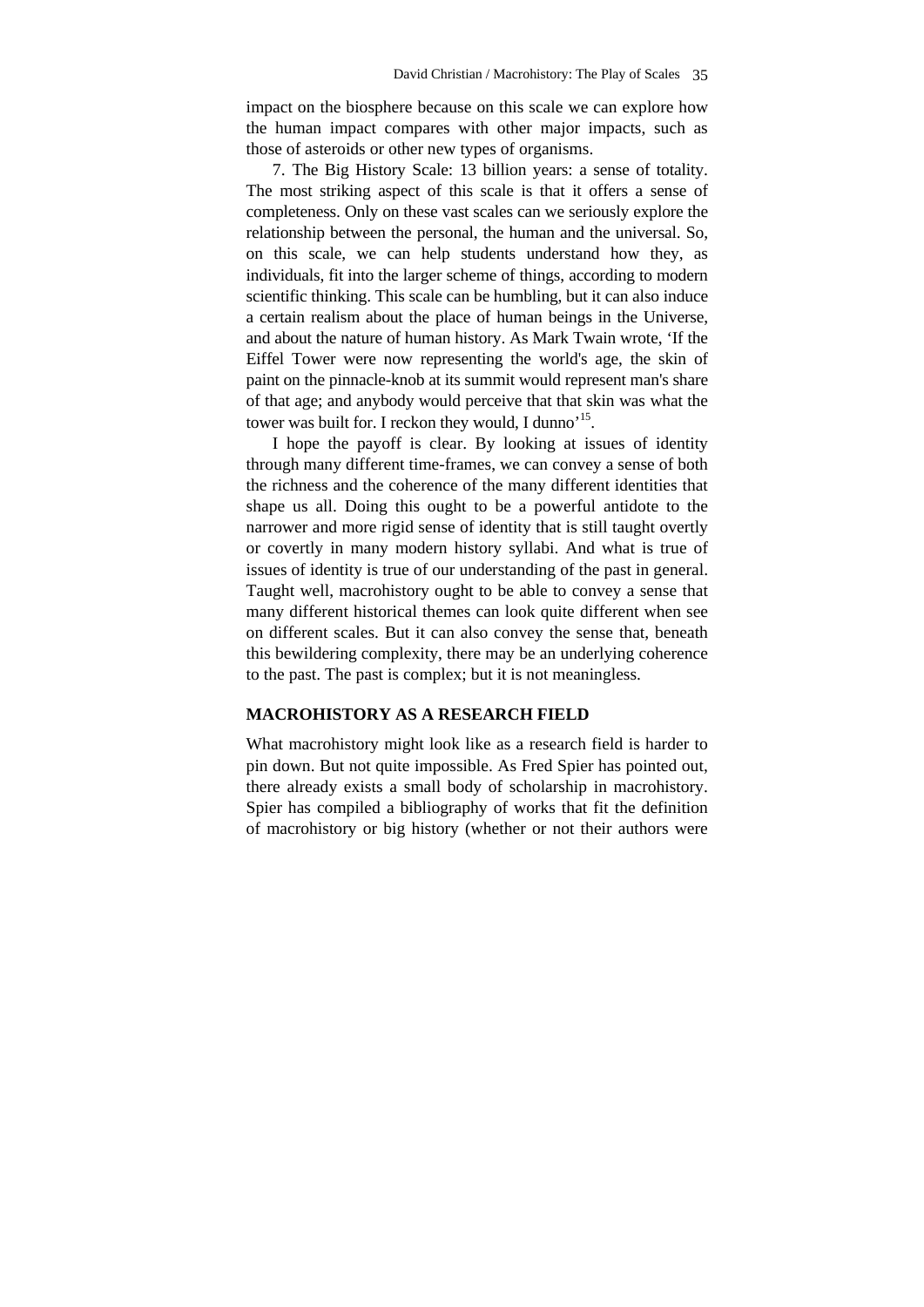aware of it), and I include a modified version of this at the end of this article. Spier argues that existing works on big history fall into three main groups, which we might loosely characterize as historical, cosmological and geological.

1. Works on '**Human history within a bigger frame**', written by scholars from the social sciences – the work of Alfred Crosby might fit in here, alongside Spier's pioneering attempt to theorize big history;

2. '**Cosmic history including human history**' – Spier cites as examples works by Erich Jantsch, Eric Chaisson and Armand Delsemme;

3. '**Earth history including human history within a bigger frame**' – Spier cites as an example, work by the late Preston Cloud (private communication, November 2001).

The corpus is not large (though it is embedded in a vast literature of more specialized works in each of these fields). But it suggests some broad generalizations about macrohistory as a research field. Here, I will focus on what macrohistory may look like for historians, rather than for geologists or biologists or astronomers.

I have already suggested that the main agenda of macrohistory will probably be 'the play of scales'. Macrohistory will explore the insights and perspectives that can be attained by learning to move easily across multiple chronological scales. Context, context, context. For historians, I suspect this will mean, at first, that macrohistory will seem like a series of booty raids into neighbouring disciplines. If they succeed, those who make these raids will return with new insights, methods, questions and even paradigms that may have a lot to offer historians working on more familiar scales. And there is a lot of conceptual and methodological loot out there for historians willing to do the work and take the risks of research in a field that has, as yet, no clear status and few guidelines.

As for methodology, it is clear that macrohistorical scholarship will not be based primarily on archival research. But this does *not* mean that it will not generate serious historical scholarship. The appropriate model to bear in mind, I think, is historical sociology or the philosophy of history. Macrohistorical research done by historians will consist, mainly, of work that tries to integrate the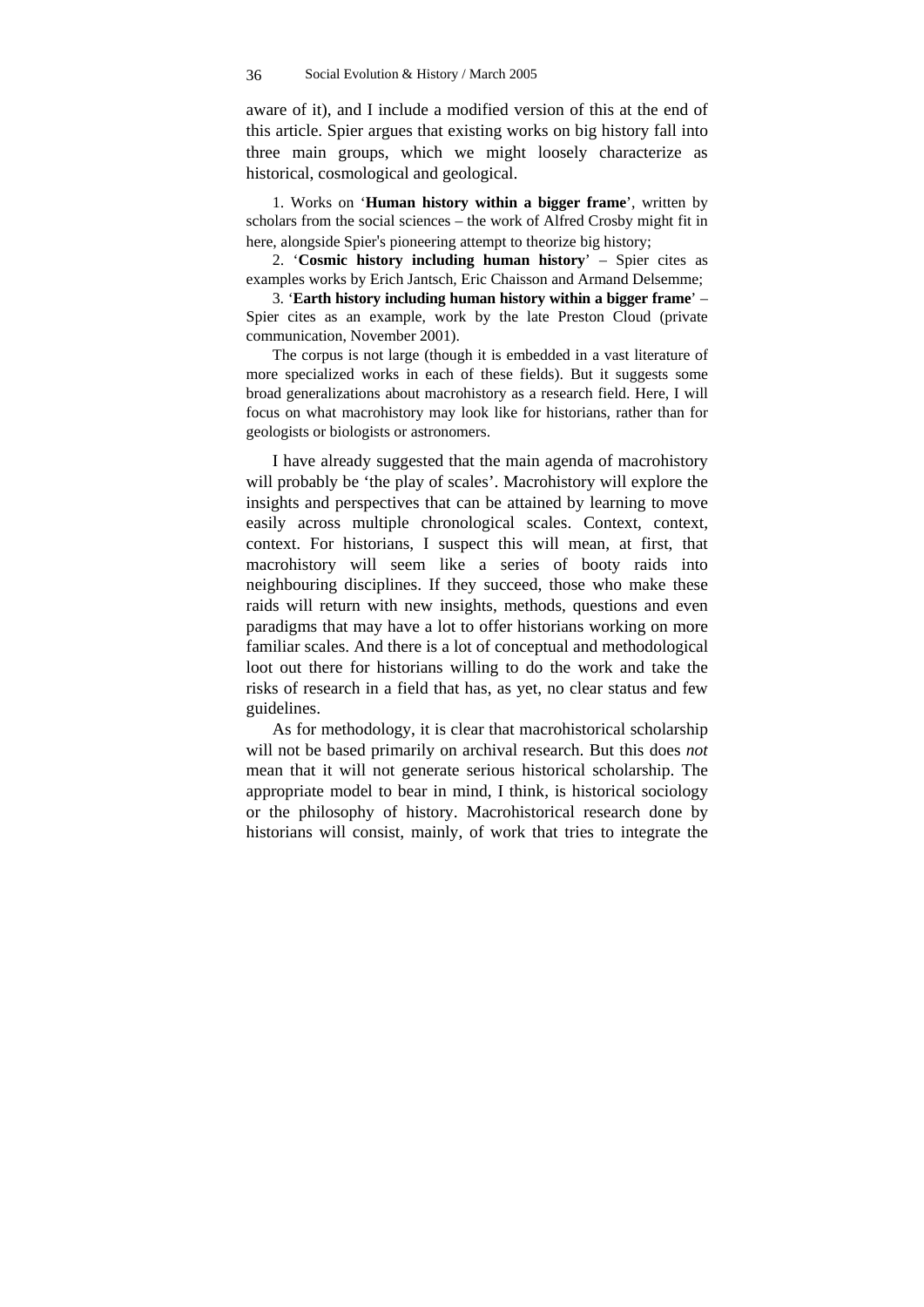insights of researchers in many different disciplines, including history. But its large-scale hypotheses and the variety of approaches to the past it adopts should offer valuable conceptual and methodological raw materials for those engaged in more conventional kinds of research. For the most part, macrohistorical research will be synoptic rather than archival. But there is no need to exaggerate this difference. Once the possibilities of macrohistory are more widely appreciated, I would expect that historians engaged in traditional archival research may find that at least some of the problems they are tackling require occasional forays into macrohistory.

A good illustration of how this may work is Alfred Crosby's *Ecological Imperialism* (Crosby 1986, and see also Crosby 1972). Crosby's swashbuckling style is itself suggestive of a booty raid. This is a book with a clear thematic focus on specific aspects of modern ecological history. It arose out of sharply focused research on aspects of what Crosby has called 'the Columbian exchange'. But, in order to appreciate the full implications of these global ecological exchanges, the myriad ways in which humans and the domesticates surrounding them have spread and mingled throughout the world in recent centuries, Crosby carries us back more than 200 million years to geological time scales. On these scales, continental plates ferried whole biota from region to region, so that they engaged in migrations and minglings similar to those that modern humans achieve using human communications technologies. What the reader gains by moving up and down the time-scales in this way is a vivid understanding of the ecological significance of modern human migrations, and of the ways in which human history repeats, but also diverges from, older patterns of symbiosis and competition. Crosby helps us see surprising similarities, but equally important differences between human history and geological history. Above all, by contrasting the leisurely time-scales of plate tectonics with the more hectic pace of human history, he illustrates the astonishing acceleration in ancient processes caused by our own species of animal. By moving from the million year time-scales of plate tectonics to a human scale of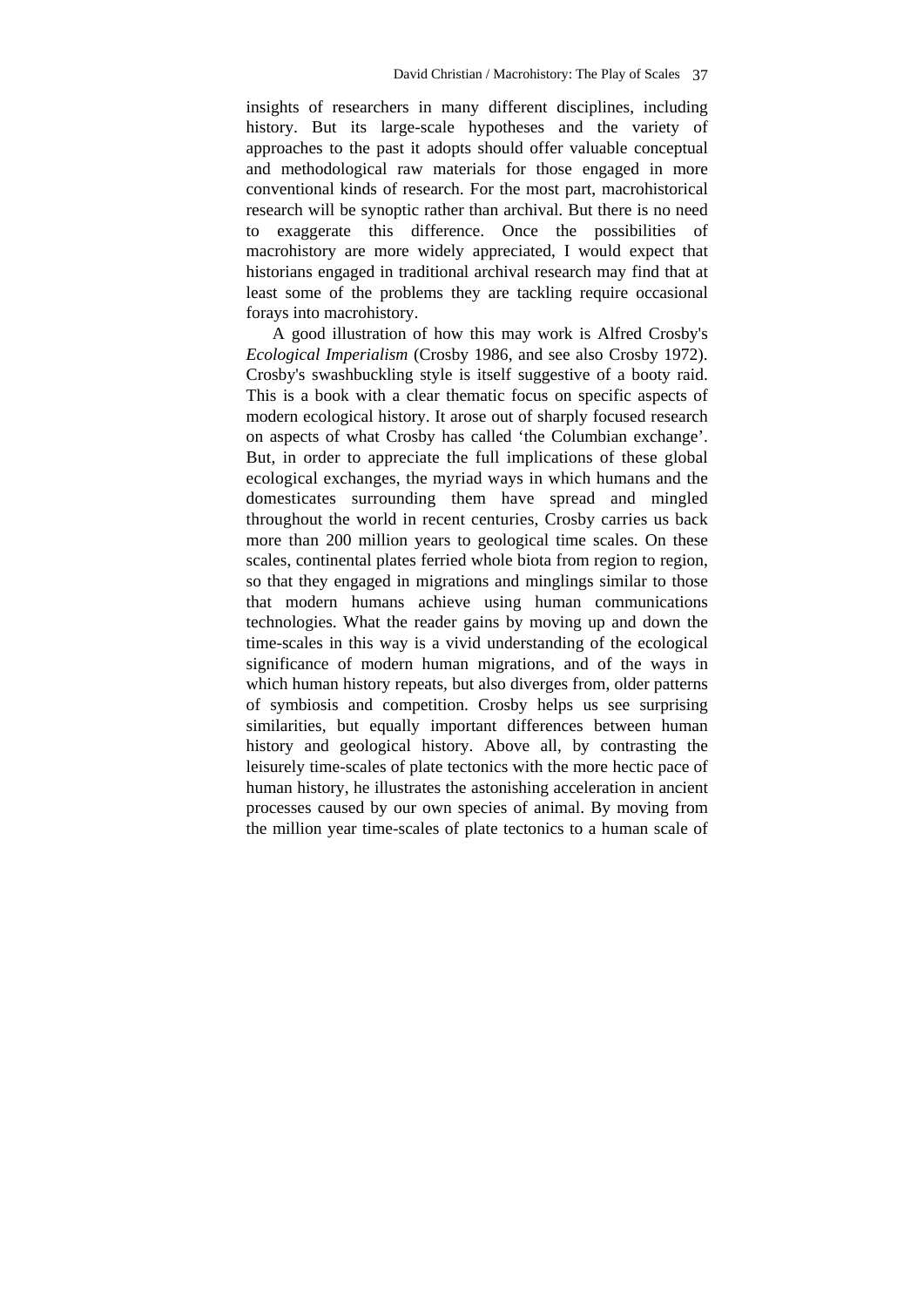decades or centuries, Crosby helps us see how human history is embedded within the larger history of the biosphere, and that can help us more easily to distinguish those aspects of human history that are really unique.

How much conceptual or methodological booty is really out there? Historians who attempt the odd macrohistorical raid into neighbouring disciplines will find there is a vast amount of research done outside the conventional time-frames of modern historiography, by researchers in other disciplines, that nevertheless has a powerful bearing on what historians do.

To illustrate some of these possibilities, I will focus on a complex of questions about the uniqueness of our species and of human history. How different are human beings from other animals? Answering this question is not just a matter for philosophers or historiographers. It is vital for research historians, because the more clearly we can define what is distinctive about our sort of animal, the more clearly we can define the domain of scholarship that historians are engaged in. Clear and rigorous answers to questions about the extent and nature of human exceptionalism should help historians clarify the discipline's underlying questions and research agendas, and the way its rules of change differ from those of other historical fields, including evolutionary biology. These are questions that can best be approached on the scales of macrohistory because only on these scales can we compare and contrast human history with *other* histories.

I will discuss the issue of human uniqueness at three strategic time-scales; 1) the 'human scale', of 200,000 to 4 million years; 2) the 'Gaian' scale of planetary history; and 3) the cosmological scale. At each scale, I will argue that there is a payoff for research historians working at more familiar time scales $^{16}$ .

### 1. The Human Scale

The human scale, of perhaps 100,000 to 10 million years, is the smallest scale on which we can focus clearly on the distinctiveness of human history, because it is the smallest scale on which we can grasp human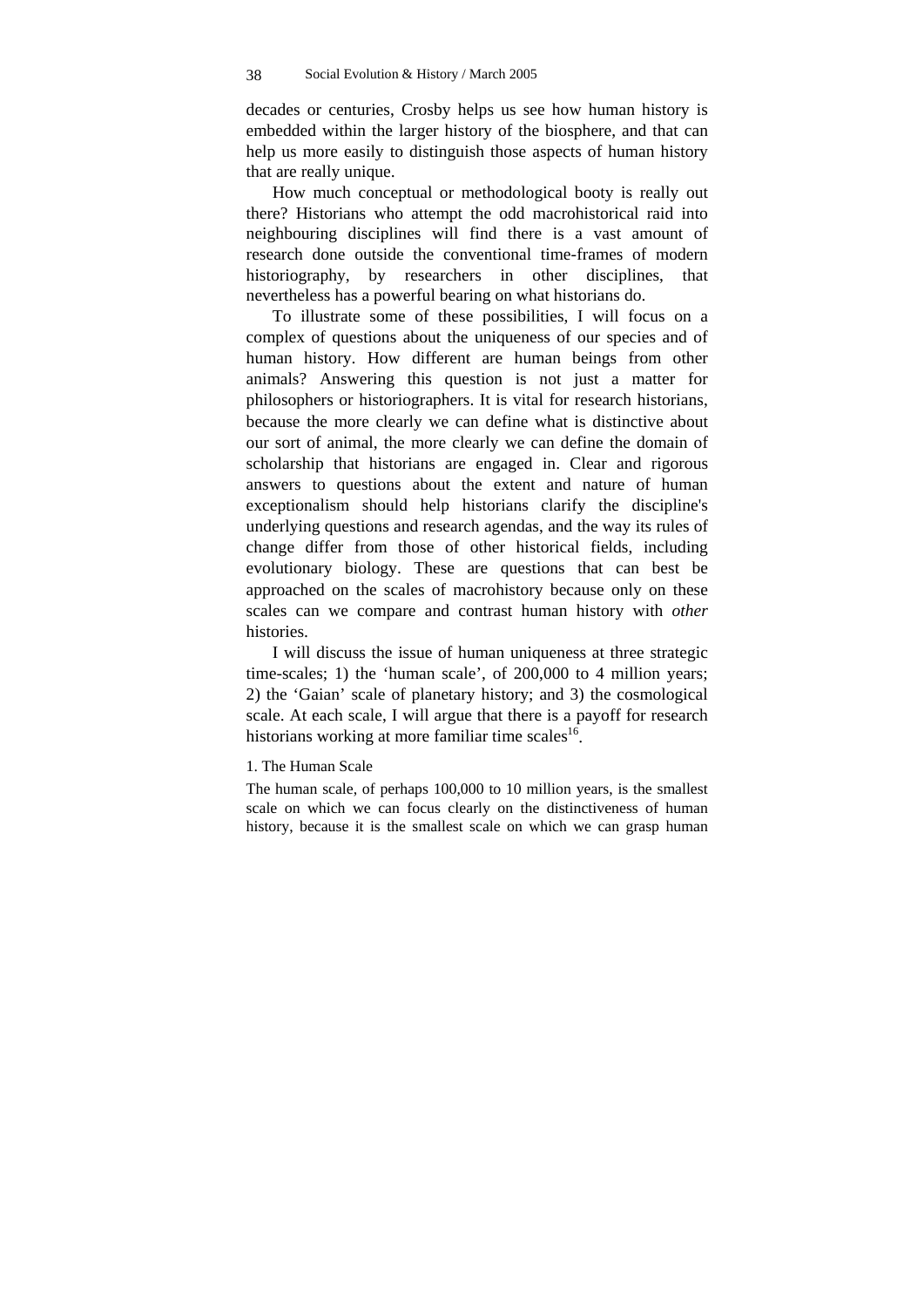history as a whole. It is also the smallest scale on which we can compare human history with other, analogous histories. It is good comparative methodology to understand a phenomenon by comparing it with other phenomena that are similar but not identical. So what should we compare human history with? Presumably, with the histories of other, related species. Are there fundamental differences between the histories of humans and other, closely related species? Of course there are. But what exactly do these differences consist in? Why has the history of humans been so radically different from that of chimps? Or, to take an even closer comparison, with that of Neanderthals. Neanderthals probably had larger brains than us, and it was long assumed that they belonged to the same species as us, though recent studies, using remnant DNA from Neanderthal fossils, suggest that the human and Neanderthal lines diverged perhaps as much as 700,000–550,000 years ago. But, while our closest relatives went extinct as recently as 30,000 years ago, our own species has flourished to become, by any standards, the dominant large animal on Earth $17$ .

Why have the histories of these closely related species been so different? The clearest single finding is that humans have displayed exceptional ecological versatility. Unlike other animals, including other hominids, they have learnt to survive in an astonishing range of different environments across the entire world; and, eventually, they have begun manipulating environments to create entirely artificial niches. What is the source of this astonishing ecological virtuosity? Here is a clear research agenda for those who study human history. One plausible line of argument is that the critical distinction is associated with language. The precise, but openended languages of modern humans enabled them to adapt to their environments not just as individuals, but as a species, because it meant that the learning of each individual could be shared with others, and accumulated over time. So the species, as a whole, could build up an accumulating stock of knowledge. In this way, human language, and the 'collective learning' that it made possible, introduced entirely new mechanisms of change that were faster and in many more ways more flexible than the principles of natural selection that had dominated processes of change in the non-human world. If this line of argument is correct, the process of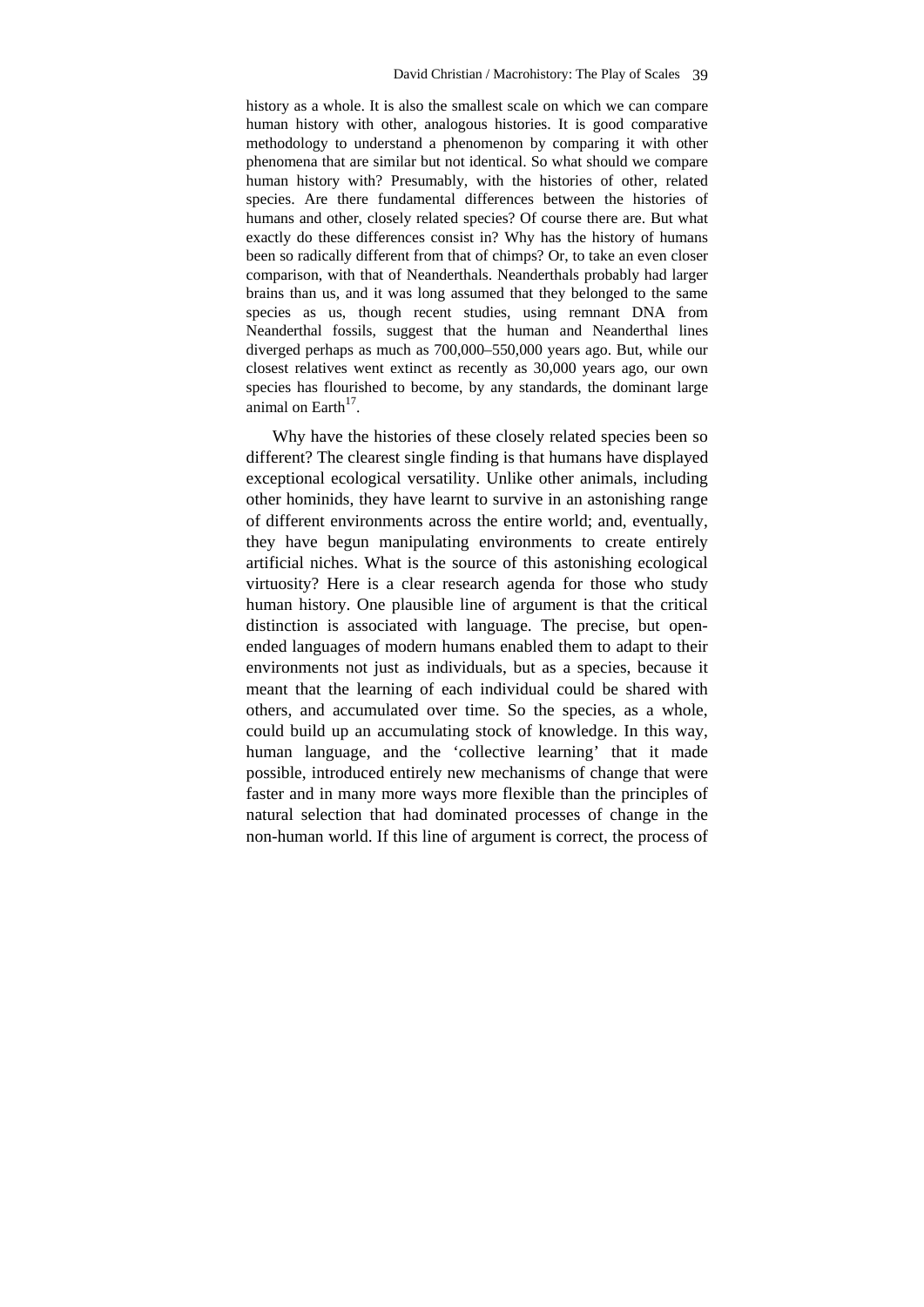'collective learning' counts as a fundamental dynamic force in human history and accounts for the distinctive emergent properties of human history. So exploring how collective learning worked during the 200–100,000 years during which humans have existed should be a central concern of the history discipline. I will not try to take this argument any further, but perhaps this is enough to hint at some of the ways in which the human scale can illuminate the research agendas of modern historical scholarship.

This is also the best scale on which to explore the complex relationship between human nature and human culture as a way of better understanding issues such as aggression, territoriality, and sexuality. Here, we are at the border between the Darwinian rules and those of human history. So this is the scale on which historians have to engage seriously with the questions, the models and the conclusions of biologists, evolutionary psychologists, and palaeontologists. Operating at smaller scales, it is possible to ignore such debates, but on the human scale it is not. Evolutionary psychology, like sociobiology, is distrusted by many historians, because writers in these fields have often drawn too easy a line between genes and culture. I share this distrust. But it is a mistake to ignore the questions being debated in these fields or to leave these debates exclusively to evolutionary biologists. These debates matter to historians because they affect how we deal with some central historical problems, from warfare to gender. They can also suggest ways of describing what is distinctive about the rules of change that operate within human history. And this means they offer ways of defining human history as a distinctive field of scientific scholarship. So it is important that historians engage seriously in debates about these issues. But to do so, they will probably have to engage in some form of macrohistory.

The human scale is also the appropriate scale on which to explore many large historiographical questions about the general shape of human history. Is there progress? In a famous article published in the 1970s, Marshall Sahlins argued that Stone Age societies were, in important senses, 'the original affluent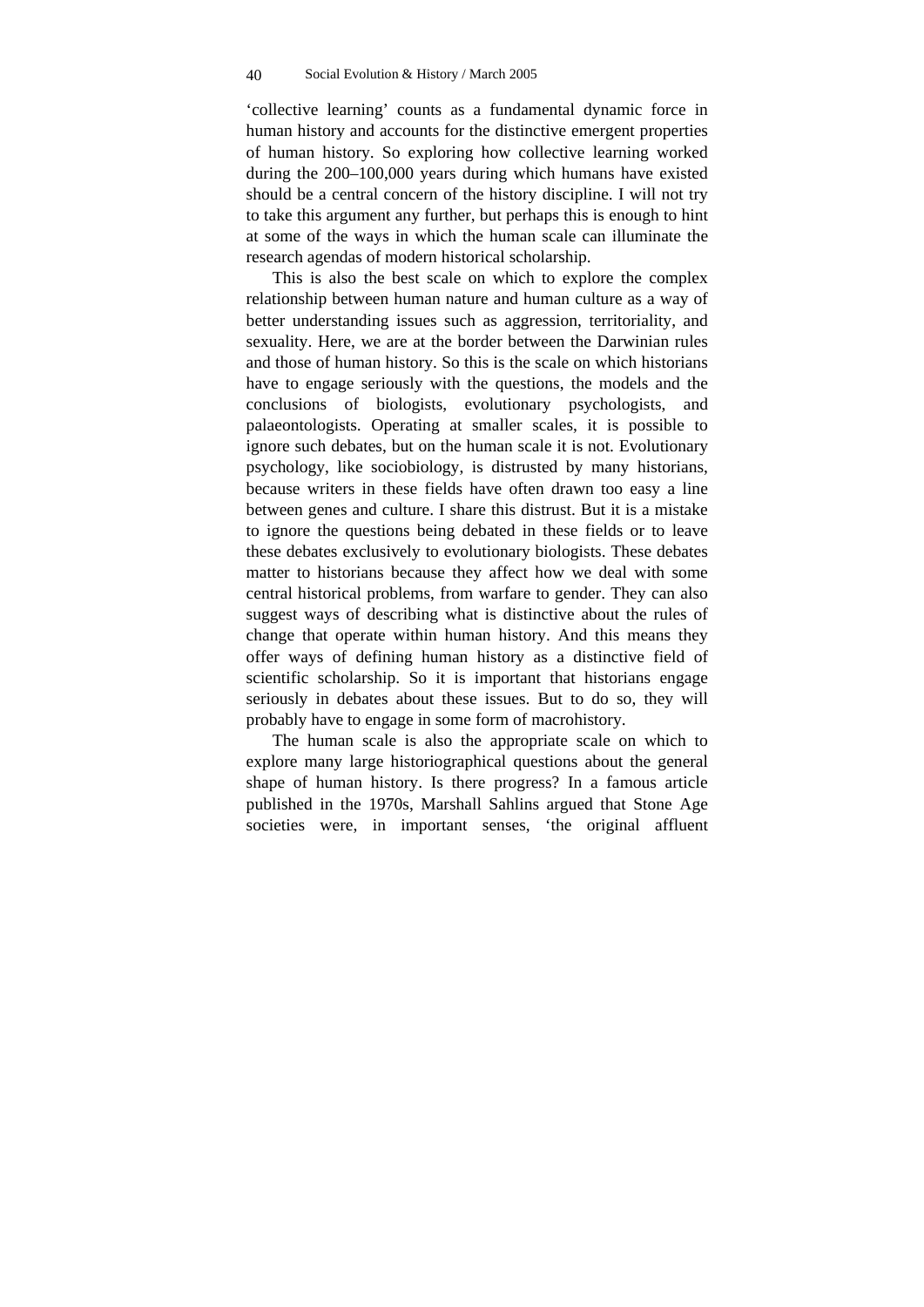societies<sup>'18</sup>. They had more leisure time and ate as well as the affluent consumers of modernity. One does not have to accept Sahlins's argument in its entirety to understand that this is a powerful way of raising fundamental questions about the directionality of human history.

Meanwhile, modern discussions about the general shape of human history have been dominated not by historians but by specialists in neighbouring disciplines such as palaeontology and biology. Recently, a biologist, Jared Diamond, has shown what powerful historical questions the human scale can bring into focus. Not all historians will agree with the arguments of a book like *Guns, Germs and Steel*, but few can doubt that it has raised profound questions about the nature of human history. Is it true that the domestication of large animals counts as one of the key differences between the histories of Afro-Eurasia, the Americas, and Australasia? Is it true that the east-west axis of Eurasia has encouraged technological diffusion, while the north-south axis of the Americas inhibited it? Such questions can only be seen and debated on the scale of 100,000 years. Yet they have implications for historians working on problems on much smaller scales, from the nature of the Eurasian epidemiological impact on the Americas and Australasia to the role of Eurasian societies in the creation of the modern world. In a similar but less well known work, the Australian palaeontologist Tim Flannery has explored the ecological impact of early humans in the virgin lands of Australia, New Zealand, and Papua New Guinea<sup>19</sup>.

It is time for historians to join the palaeontologists and biologists who currently dominate serious discussion on these scales.

#### 2. The Planetary Scale

On the planetary scale, of 4.5 billion years, we can begin asking questions about the larger significance of human history. Is human history merely a repetition of phenomena that have occurred many times in the history of life on Earth? On what scales will human history be visible? Does human history count as a significant chapter in the history of the planet and the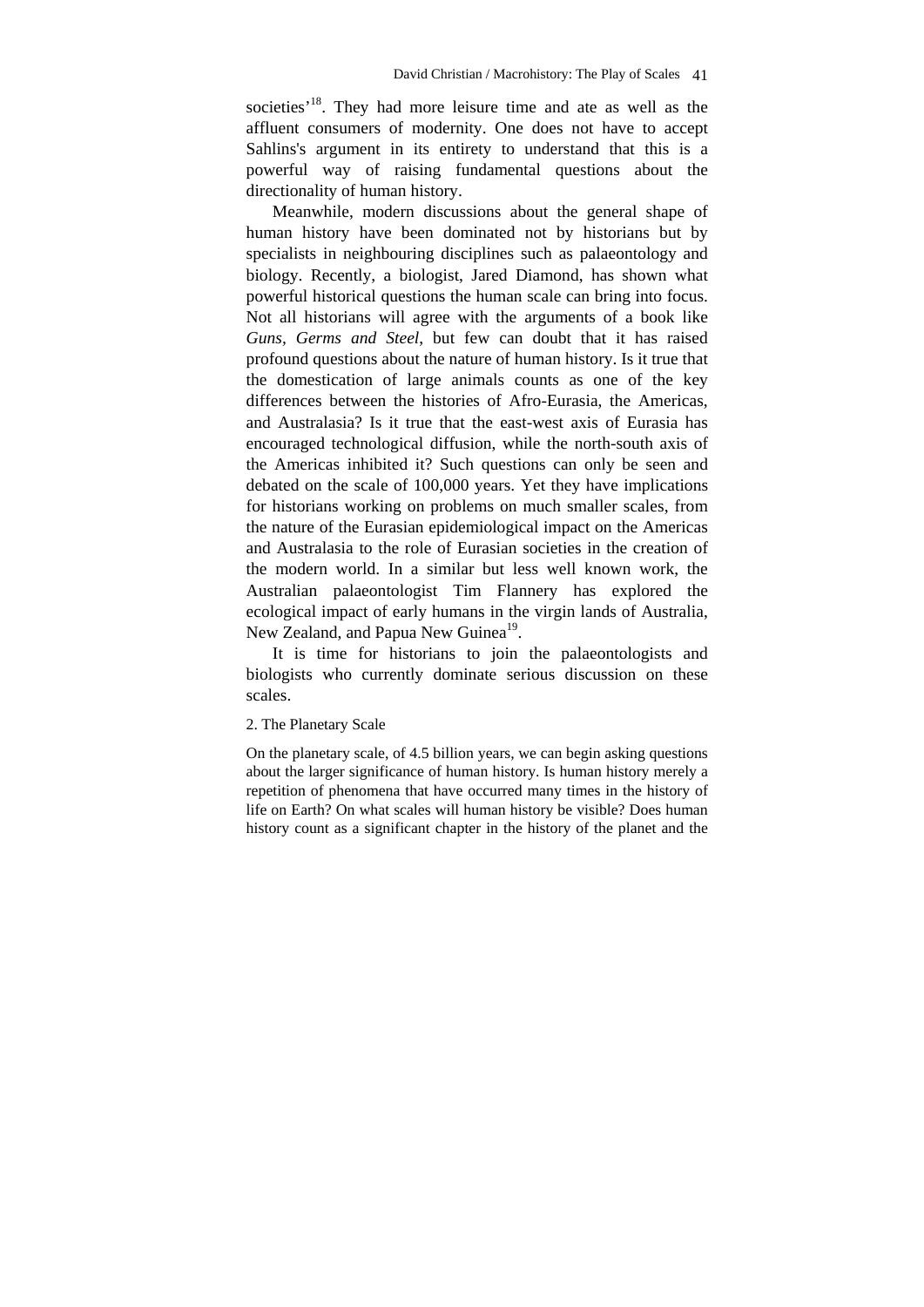biosphere? Such questions may seem abstract at first sight, but they offer powerful ways of helping us understand what is distinctive about the subject matter of human history.

Discussions of the human impact on biodiversity suggest some striking answers to these questions. By multiplying so rapidly and using so much energy, humans have deprived other species of energy, resources, and space. Currently, it seems likely that humans are using or diverting to their own use anything from 25 % to 40 % of the energy that comes into the land-based parts of the biosphere from photosynthesis<sup>20</sup>. No wonder that the multiplication of humans has been associated with a significant dwindling of biodiversity, even though some species, such as rats, sheep, and cows, have flourished as members of the human ecological team. Rates of extinction can be measured, roughly, and they provide a scale on which we can estimate their significance, for palaeontologists have measured rates of extinction over much of the last one billion years, at least since the appearance of the first multi-celled organisms just before the Cambrian era. Here are some figures. Currently, c. 1,096 of 4,629 mammal species (24 %) are thought to be 'threatened'; 1,107 of 9,627 bird species (11 %); 253 of 6900 reptile species (4 %); 124 of 4,522 amphibian species (3 %); 734 of 25,000 fish species (3 %); 25,971 of 270,000 higher plant species (10 %)<sup>21</sup>. And the pace of extinctions is, if anything, accelerating, so we can expect a lot more in the near future. If palaeontologists visit this planet in one billion years time and try to decipher the history of the planet using the tools of contemporary human palaeontologists, they will identify a major extinction event associated with the flourishing of our species. And they will be able to compare it with five or six other events of similar magnitude that occurred during the previous billion years. What this means is that the impact of human beings will be visible on a scale of at least a billion years. That makes human history a phenomenon of planetary significance.

Another question that can usefully be explored on these scales concerns the nature of progress on evolutionary scales. Is human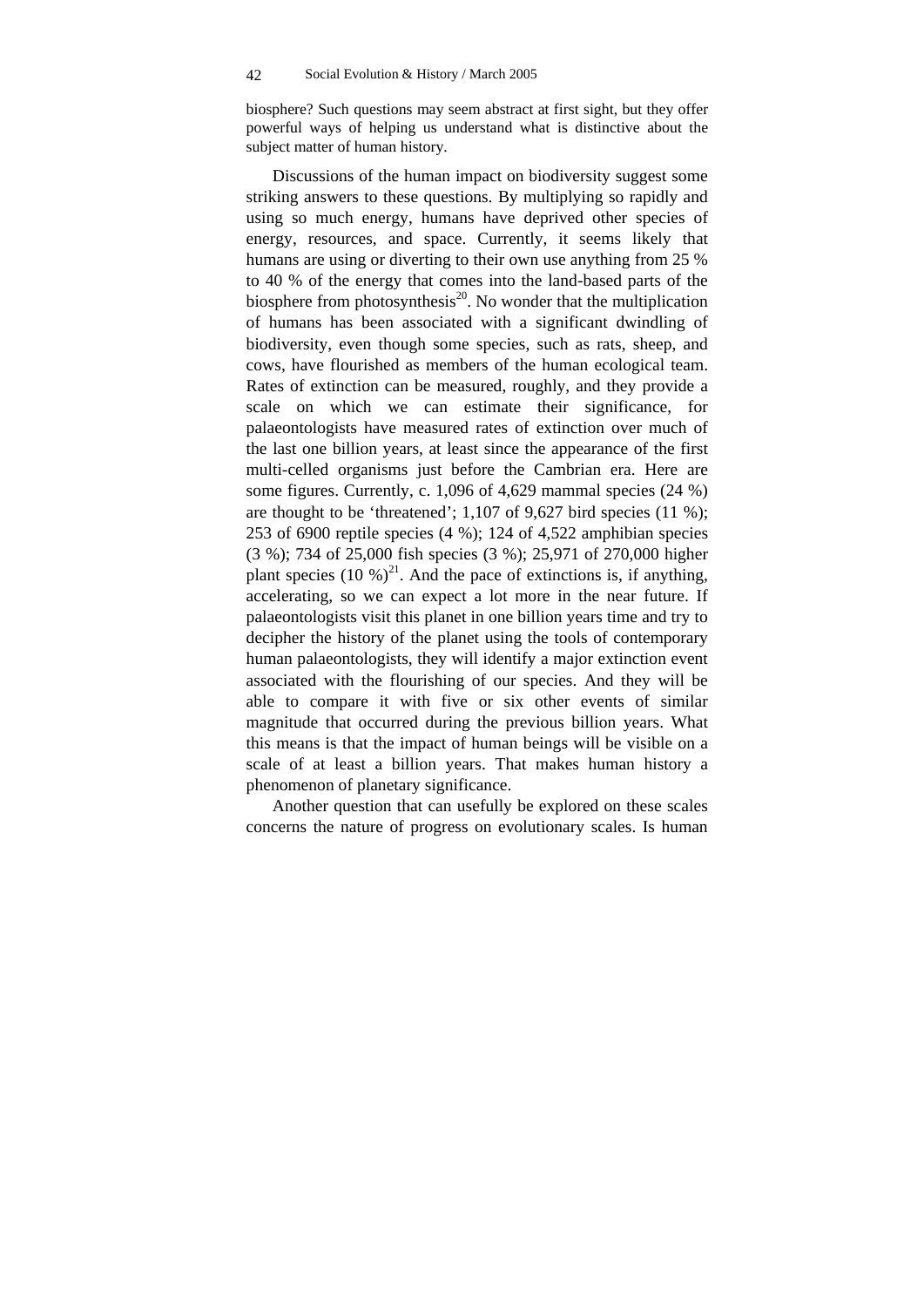history, as many once believed, the pinnacle of evolutionary development on Earth? Or does it perhaps represent a new level of complexity, the culmination of evolutionary processes that began at the very beginning of the Earth's history? Such questions have been debated vigorously by biologists, and historians have much to learn from these debates. The late Stephen J. Gould argued forcefully that there is no direction to evolution: evolutionary processes do not tend towards greater levels of complexity even if, occasionally, they can throw up more complex entities (such as the human brain). On the other hand, John Maynard Smith and E. Szathmáry have argued that there is a clear directionality to evolutionary processes, and that human history represents a new level of complexity within the biosphere<sup>22</sup>. Whichever side one takes in these debates, it is clear that they have much to tell us about the wider significance of human history.

The work of James Lovelock illustrates a rather different way of understanding how human history fits into the wider history of the biosphere. Lovelock has argued since the 1970s that there is an important sense in which the entire biosphere functions as a single, complex system with its own internal checks and balances. Indeed, he has stressed the extent to which the entire system, through complex feedback mechanisms, seems to have regulated conditions at the surface of the Earth to maintain environments supportive of life. There is no need here to debate how true the 'Gaia' thesis is. More important is the fact that it can help us think about the larger significance of human history. Is human history a quite novel phenomenon? Are humans disrupting the complex feedback mechanisms evolved over millions of years by Gaia? Or has Gaia, perhaps, seen it all before?

3. The Cosmological Scale

It may seem that the cosmological scales are so huge that they can offer little to working historians, but this is not necessarily true. Even on the cosmological scales, there may be insights and models that can be of value at the time-scales of modern historiography.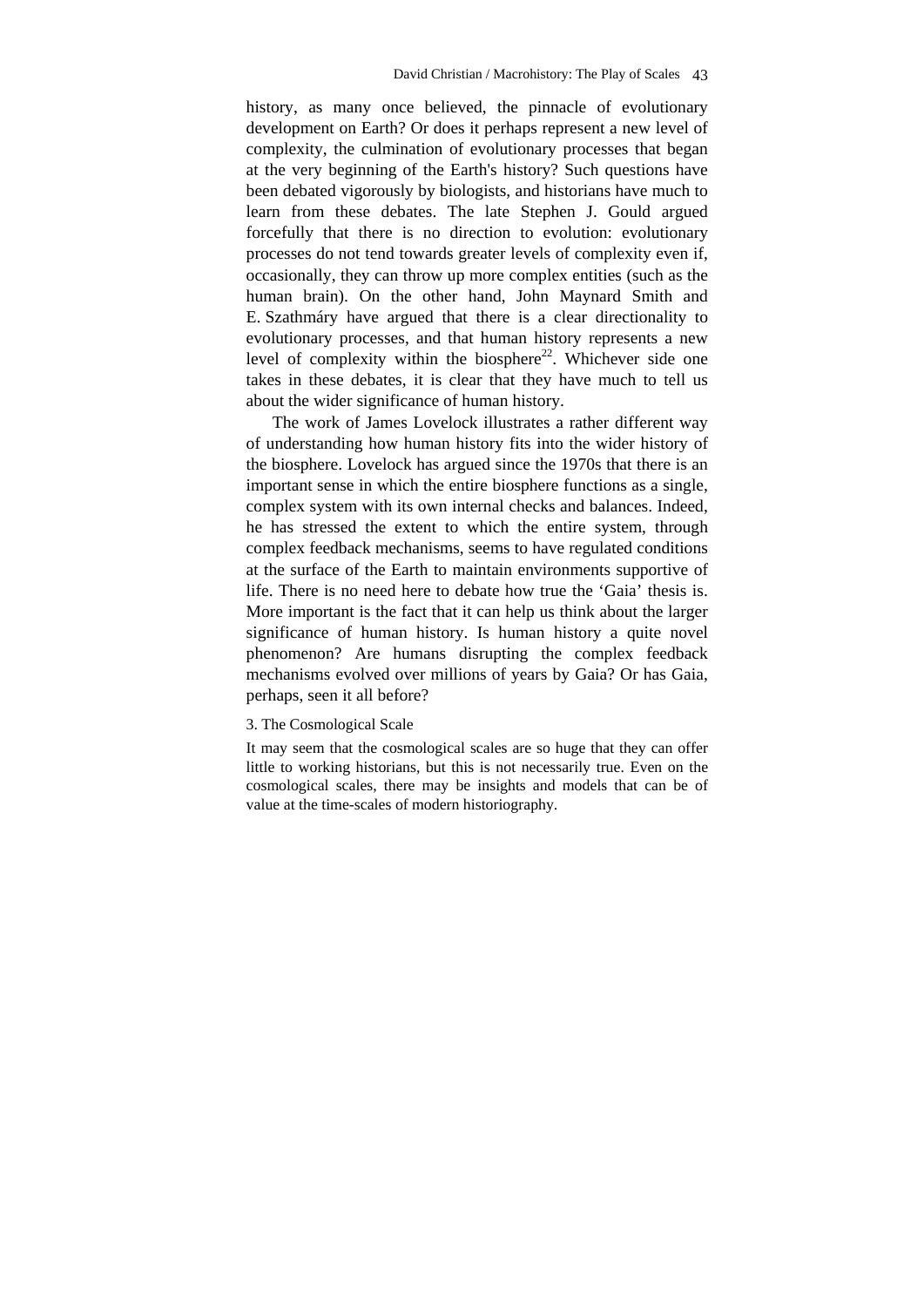One example concerns the nature of change itself. The theory of thermodynamics has much to offer historians as a framework within which to analyze the general nature of change, the better to understand what is distinctive about *historical* change. In studying change through time, we are studying the nature of ordered, patterned entities, from human societies to biospheres to galaxies, and we are studying how such patterns are created, how they evolve, and how they perish. One of the deepest insights of the theory of thermodynamics is that on any scale there is a price to be paid for constructing ordered entities. The second law of thermodynamics seems to tell us that all ordered entities disintegrate unless sustained by a constant flow of energy. The default state of the Universe seems to be a sort of static, like the snow on a broken TV screen. This makes the ubiquity of order and pattern, including the order and the patterns we see in human history, a deep mystery. How can there be so many ordered entities if the general tendency of the Universe is to become more and more featureless? In a universe in which disorder seems constantly to increase, maintaining order is a bit like trying to build a house in a hurricane, or climbing up the down escalator. And, as these images suggest, it would seem that the more complex the pattern, the greater the effort needed to build and sustain it, the more difficult it should be to construct, and the rarer it may be. This line of argument raises some deep questions about the role of energy flows in human history and the degree of complexity we are dealing with in discussing the history of human societies.

In a recent work that belongs within any emerging canon of macrohistory, Eric Chaisson has explored these issues at all levels, from those of the Universe to human society. He has argued that there appears to be a rough correlation between degrees of complexity and the density of energy flows through a particular system (Chaisson 2001) [see Table 1]. This conclusion is extremely significant for historians, as it suggests that human societies are some of the most complex entities in the Universe. If this is true, it is no wonder that historians have struggled to generate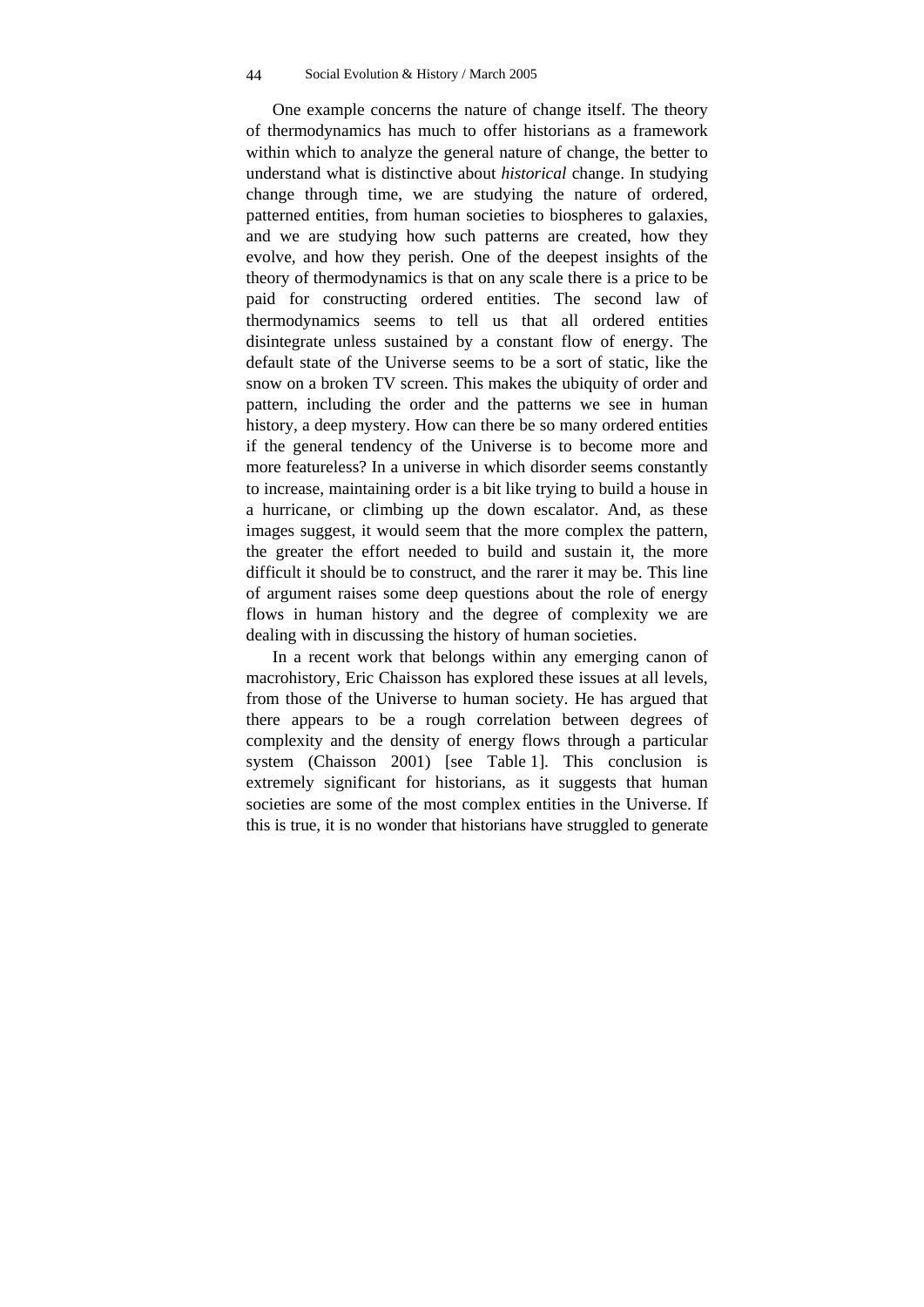large paradigms for their discipline. Biologists are already dealing with phenomena significantly more complex than those of physics and chemistry. As Martin Rees has written, 'a star is simpler than an insect<sup> $23$ </sup>. But human societies, it seems, are even more complex than the communities of other living organisms because of the rich and complex ways in which humans can interact with each other through language.

This line of argument has profound implications for the methodology of historical research, for it suggests that historians are juggling with phenomena at an extraordinarily high level of complexity. Perhaps this helps explain why history has yet to yield laws of change analogous to those of physics or even biology. Perhaps the methods of quanitification so familiar in the sciences are inappropriate in a discipline dealing with phenomena of such complexity. But exactly how complex are modern human societies? The observation of planets orbiting nearby stars, and discoveries of living organisms in what were once thought to be impossibly harsh environments, suggest that life may be relatively common, at least where there exist stars and planets. But intelligent life forms that can share information as humans do? There are reasons to think that this may be an extraordinarily rare phenomenon. If intelligent, information-sharing creatures were common, it would be remarkable that we had not yet met them. On a visit to Los Alamos in 1950, the physicist Enrico Fermi put this argument in the form of a simple question: 'But where are they?' If we are within a few centuries of being able to travel to other stars, perhaps even quite fast, then it is extremely odd that somewhere amongst the millions of planets which must exist around the 100 billion stars of our galaxy, other life forms have not reached the same point long ago and moved well beyond  $it^{24}$ . Perhaps the networked intelligence we see in human history is extremely rare even on cosmological scales. If so, it may be that historians are handling phenomena which are extraordinarily rare because they are exceptionally complex.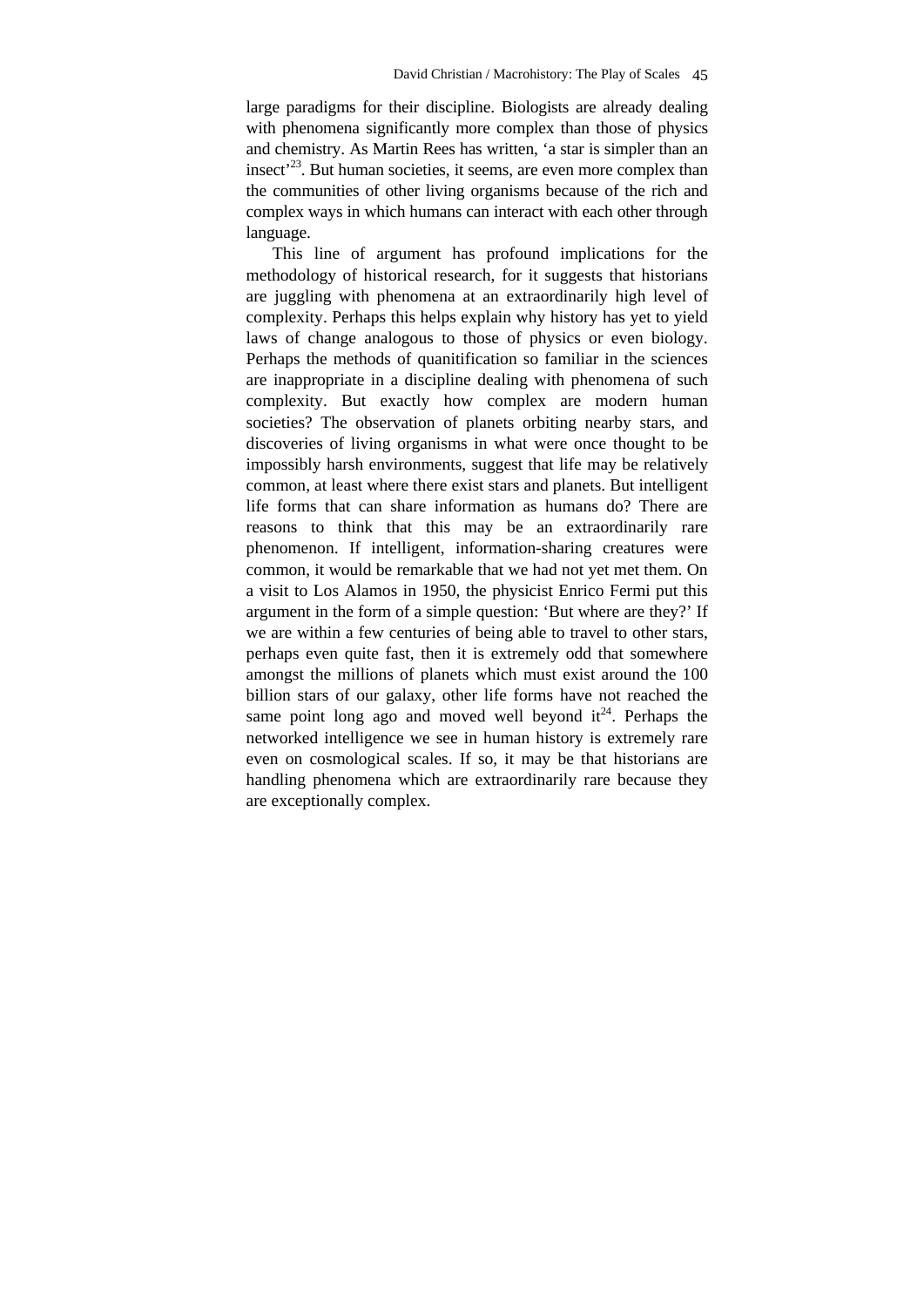These arguments may or may not work in detail. What is important here is to suggest that arguments on the cosmological scale have significance for historians working on more familiar scales. Here we have a powerful conceptual framework within which to explore the nature of human society and the construction of the large, highly structured entities that loom so large in human history, from the first cities to the global economy of today. For example, this approach suggests how vital it is to study the energy flows that sustained the increasingly complex networks of interaction that evolved in the course of human history<sup>25</sup> [see Table 2]. How are these networks paid for in ecological terms? Is there any correlation between energy flows and complexity on the scale of human history? And what is it about human beings that has made possible the construction of such exquisitely ordered entities?

Table 1

#### **Some Estimated Free Energy Rate Densities**

| Generic Structure                      | <b>Free Energy Rate Density:</b> |
|----------------------------------------|----------------------------------|
|                                        | Energy flowing through a         |
|                                        | given mass in a given amount     |
|                                        | of time                          |
|                                        | (ergs per second per gram)       |
| Galaxies (e.g. Milky Way)              | 0.5                              |
| Stars (e.g. Sun)                       | 2                                |
| Planets (e.g. Earth)                   | 75                               |
| Plants (biosphere)                     | 900                              |
| Animals (e.g. Human body)              | 20,000                           |
| Brains (e.g. Human cranium)            | 150,000                          |
| Society (e.g. Modern human<br>culture) | 500,000                          |

Based on Eric Chaisson, Cosmic Evolution, p. 139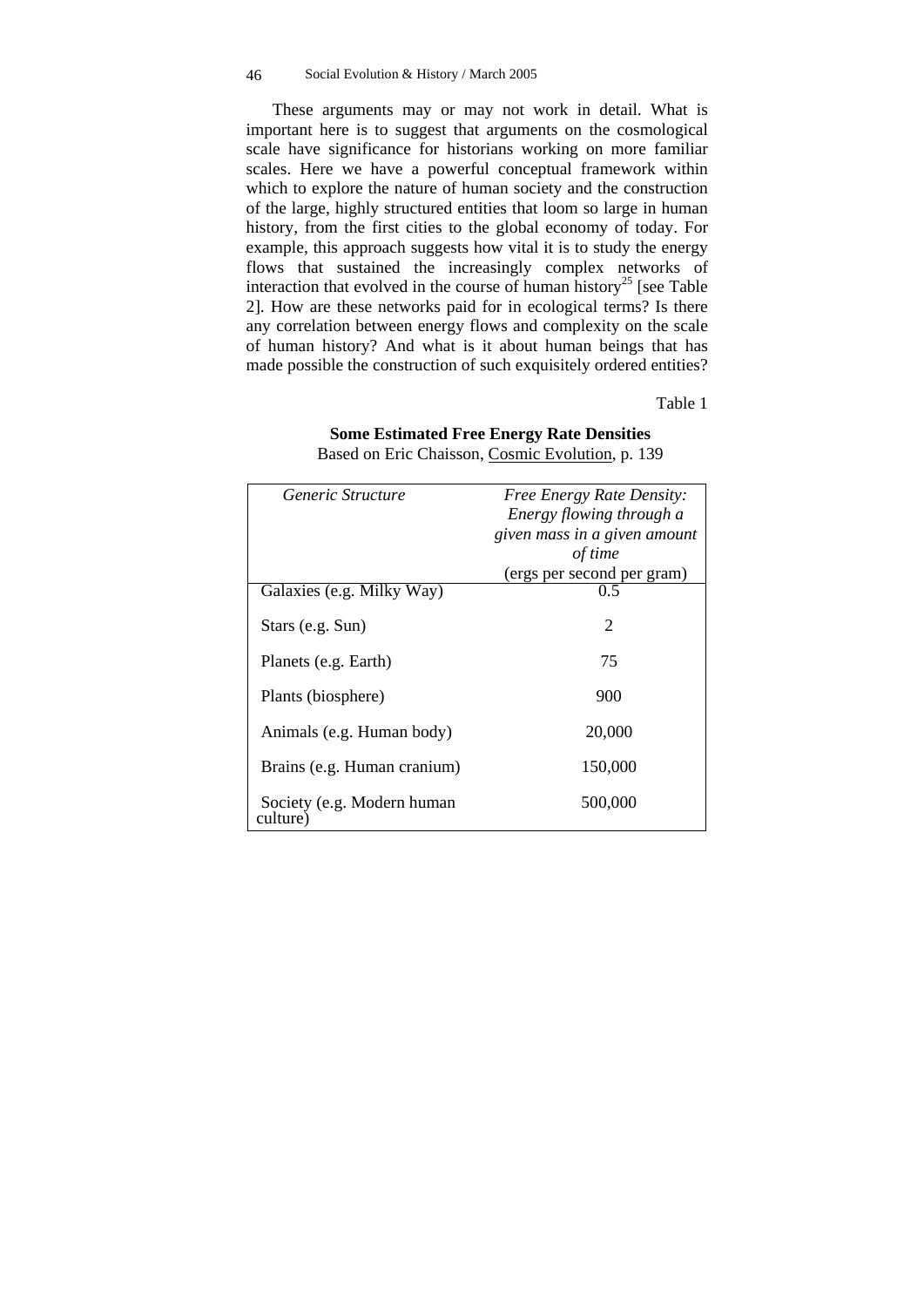Table 2

Average Daily per capita Energy Consumption in Different Historical Eras Based on I. G. Simmons, Changing the Face of the Earth, p. 27 Units of energy =  $1,000$  cals per day

|                           | Food<br>(incl.<br>animal<br>feed) | Commerce<br>Home $\&$ | Ind. $&$<br>As. | fransport | per cap.<br>Total | World<br>Pop.<br>(Mills) | Total Energy<br>Consumed<br>(Mill. Kcal) |
|---------------------------|-----------------------------------|-----------------------|-----------------|-----------|-------------------|--------------------------|------------------------------------------|
| Soc. (Now)<br>Techno.     | $\overline{a}$                    | S                     | $\overline{9}$  | S         | 230               | 6,000                    | 1,380,000                                |
| (100 BP)<br>Ind. Soc.     |                                   | 32                    | 24              | $\vec{4}$ | 77                | 1,600                    | 123,200                                  |
| Adv. Agric<br>(1000 BP)   |                                   | $\overline{2}$        |                 |           | 26                | 250                      | 6,500                                    |
| Early Agric.<br>(5000 BP) |                                   |                       |                 |           | $\overline{c}$    | $\overline{50}$          | 600                                      |
| $(10000$ BP)<br>Hunters   |                                   |                       |                 |           |                   |                          | $\overline{30}$                          |
| Humans<br>Proto-          | $\mathbf{\tilde{c}}$              |                       |                 |           |                   |                          |                                          |
|                           |                                   |                       |                 |           |                   |                          |                                          |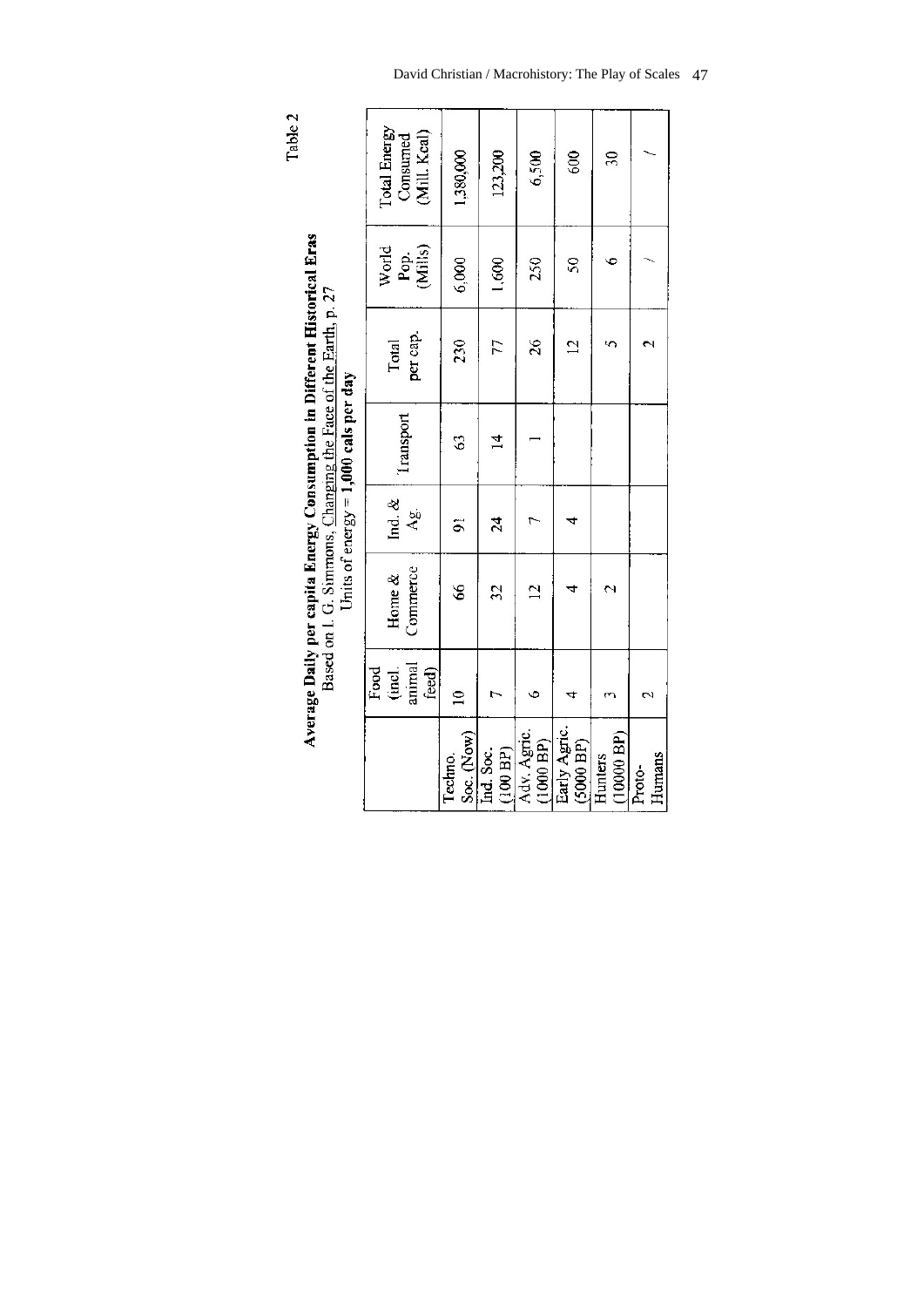There is another side to the issue of complexity, which also leads us back to more familiar time-scales and agendas. On many different scales, complex patterns seem to form through the locking of complex entities into even larger and more complex patterns. Here is how this process is described in a book discussing how complexity seems to increase in the course of biological evolution:

One reason for discussing events as different as the origin of the genetic code, of sex, and of language in a single book is that we think that there are similarities between the different transitions, so that understanding one of them may shed light on the others. One feature in particular crops up repeatedly. Entities that were capable of independent replication before the transition could afterwards replicate only as part of a larger whole (Maynard Smith and Szathmáry 1999: 19).

As examples, the authors give the cooperation of genetic material within a cell, the linking up of genes in chromosomes, the joining of cells through symbiosis into eukaryota, the creation of multi-cellular organisms, the emergence of animal societies, and, finally, the emergence of human language and human society. But similar processes exist at other scales as well. As the early Universe cooled, there took place a process of linking up on many scales, from protons and electrons to the joining of atoms in molecules, to the creation of stars and galaxies.

These analogies suggest that, within the conventional terrain of history, there may be a lot to be said for focusing on the way in which communication systems of various kinds have linked small human groups into larger and larger networks, from huntergatherer bands to villages, to cities and states. At each level, new forms of complexity generate new forms of interdependence and new emergent properties, in human history as in physics, chemistry and biology. If there is a coherence to human history as a whole, it may be that this is where we are most likely to find it, in describing, and trying to explain, how human communities have linked up into larger and more complex networks, and how those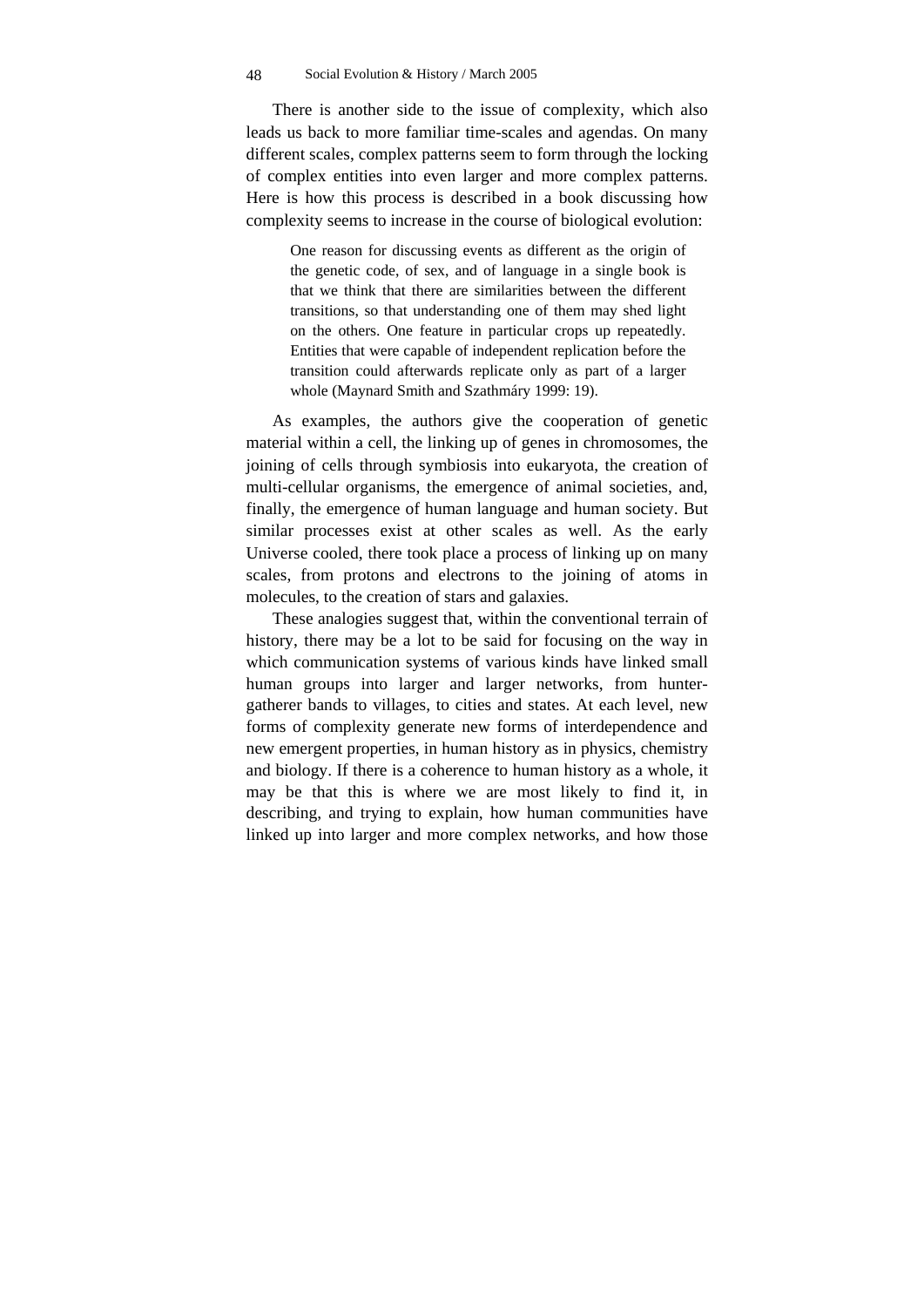networks transformed the relationships of humans to their environment and to each other.

These arguments may have a significant bearing on one of the hot topics in world history today: the role of Europe in the rise of the modern world. If we try to identify the large networks of material and informational exchanges that have operated throughout human history, it is clear that, for many thousands of years, there have existed a number of quite distinct networks. As Jared Diamond has emphasized, human history was played out in several quite distinct arenas, in Afro-Eurasia, the Americas, Australia, and the Pacific. The Afro-Eurasian networks were the most varied, the largest, and the oldest, so it may be no accident that commercial and informational (and even ecological and epidemiological) synergies were greatest here. Viewed more closely, though, it is also clear that these synergies were more potent in some regions of Afro-Eurasia than in others. Because of its central position, Mesopotamia was a natural recipient of information and goods from many different regions of Afro-Eurasia, and it is surely no accident that it plays a critical role in both the agricultural and urban revolutions, or that the Islamic world lay at the hub of trans-Afro-Eurasian exchanges for almost a thousand years. Then, from 1500, the geography of exchange networks was transformed with the coming together of worlds that had once been quite separate. The linking of all parts of the world after 1500 CE created an entirely new, and now global, geography of exchange networks. And in this new geography, the crucial hub region was no longer Mesopotamia, but the Atlantic seaboard. Not only was the scale of exchanges now much greater than ever before, but there existed a new hub region. And many arguments about the rise of modernity turn on the high density of the informational and commercial flows that passed through western Europe after  $1500 \text{ CE}^{26}$ .

Again, the point is not to insist on the correctness of such arguments, so much as on the value of pursuing the questions they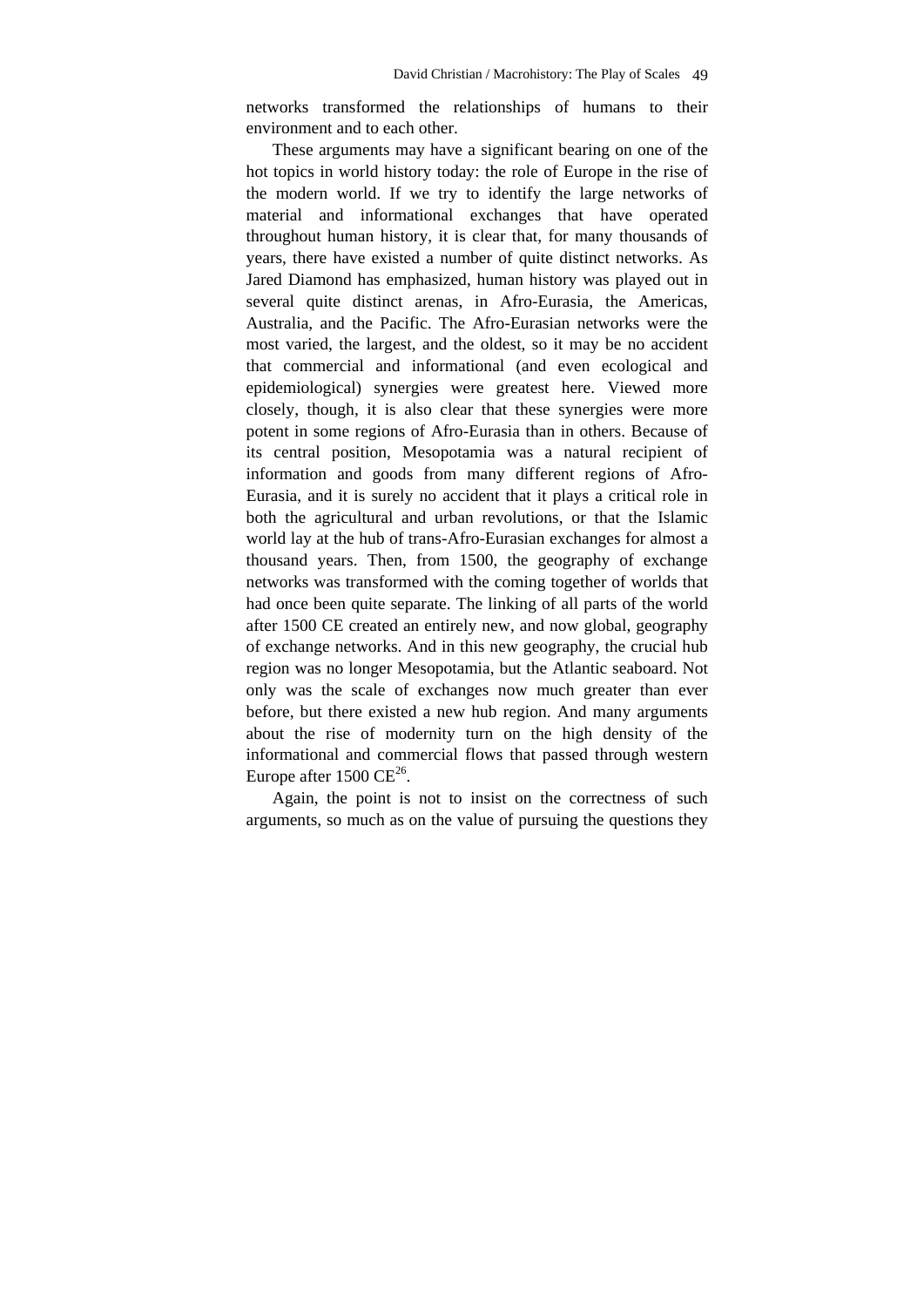raise. I hope these illustrations are enough to establish the general point: that historians working within conventional time-frames have much to gain from the insights, the questions, the models, and the ways of thinking to be found by exploring the many different time-scales of macrohistory. Macrohistory offers a wonderful way of suggesting new research agendas and new questions and insights about familiar historical processes.

# **WHAT CAN HISTORIANS OFFER MACROHISTORY?**

Macrohistory has much to offer historians, as teachers and researchers. But historians also have much to offer macrohistory. If we really are on the verge of an accelerating unification of knowledge across many disciplines, then it follows that something like macrohistory is going to be done more and more. If historians do not do it, then others will. And scholars from other fields may well do macrohistory extremely well. But they will not necessarily do it to the taste of historians, as critics of the work of E. O. Wilson or Jared Diamond will surely agree. What historians have to offer on these scales is a skepticism about large schema that is bred by long experience of the difficulties and dangers of constructing such schemes within the conventional terrain of historical research and teaching. Aware of the extreme complexity and contingency of the phenomena they try to describe and explain, historians may be able to resist over-rapid attempts to generalize about long-term trends or driving forces in history and to inject into such discussions the sense of particularity and contingency that is characteristic of most professional historical research.

Macrohistory, as underdeveloped as it may seem at present, is very likely to prove a powerful shaper of historical thinking over the next decade or so. This will be true whether or not historians engage in the writing of macrohistory. But macrohistory will surely be a richer field if historians do choose to engage in it more seriously and start treating it as a legitimate part of historical scholarship and teaching.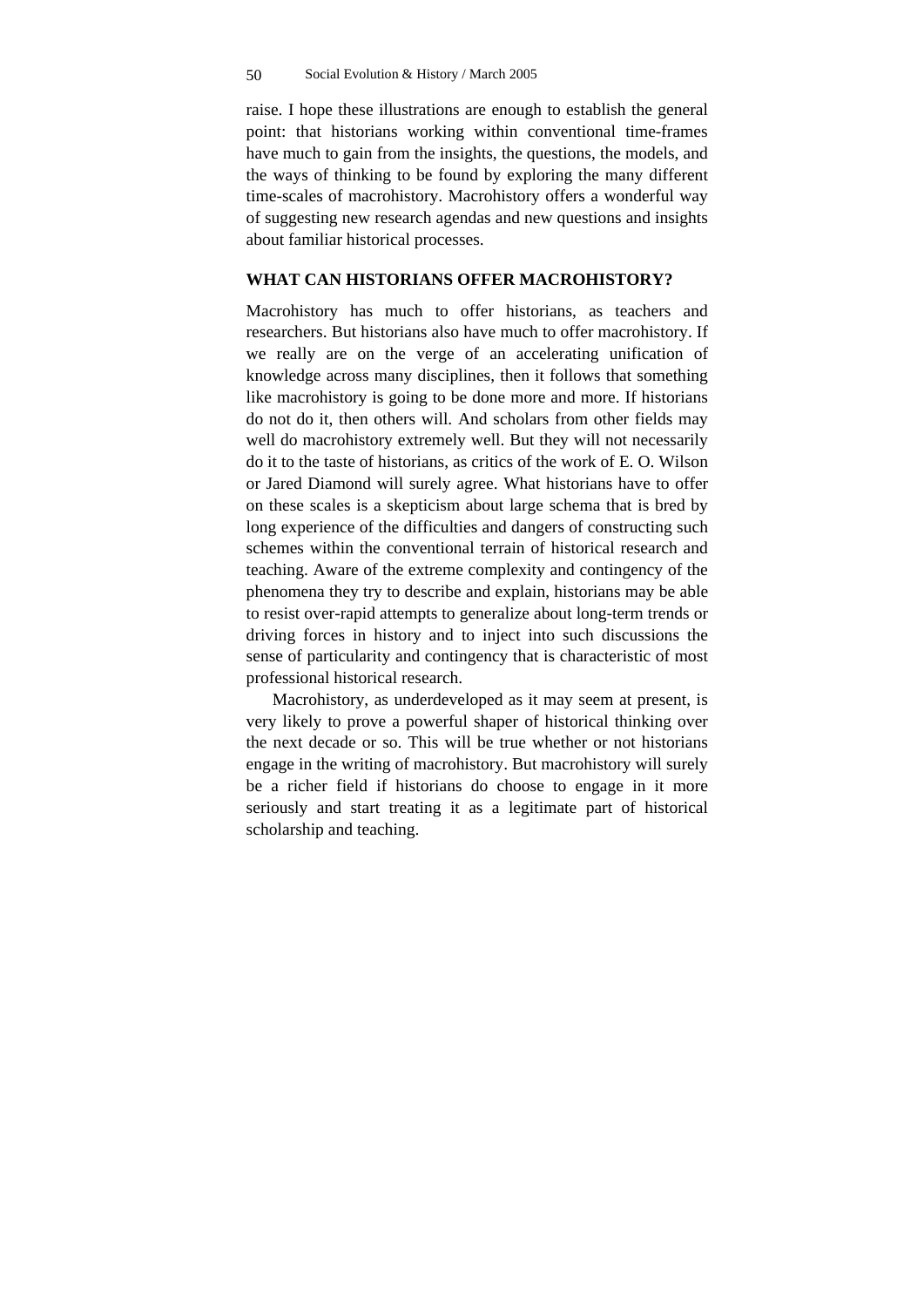### **APPENDIX: A MACROHISTORICAL TIMELINE**

It may be easiest to get a sense of the different time scales of macrohistory with the help of a simple chronology that compresses 13 billion years into 13 years.

Table 3

| If the Universe had begun 13 years ago, then, at this |             |  |
|-------------------------------------------------------|-------------|--|
| moment                                                |             |  |
| The Earth would have existed for                      | 5 years     |  |
| about                                                 |             |  |
| Large organisms with many cells, for                  | 7 months    |  |
| The asteroids that killed off the                     | 3 weeks ago |  |
| dinosaurs would have landed                           |             |  |
| Hominids would have existed for just                  | 3 days      |  |
| Our own species, <i>Homo Sapiens</i> , for            | 53 minutes  |  |
| Agricultural societies would have                     | 5 minutes   |  |
| existed for                                           |             |  |
| The entire recorded history<br>of                     | 3 minutes   |  |
| civilization, for                                     |             |  |
| Modern industrial societies, for                      | 6 seconds   |  |

### **The Chronology of the Universe Compressed into 13 Years**

# **A SAMPLE BIBLIOGRAPHY IN MACROHISTORY**

This bibliography (*together with the works marked with asterisks in the list of references*) lists works (mostly in English) that attempt to explore the past on scales larger than those of world history, or to see human history in its wider context, or to provide methodological frameworks for such attempts. This is a very loose definition, and there are doubtless many works that could be included under it. The authors come from many different fields, and the books vary greatly in approach and quality, so there is plenty of room for argument as to which do and which do not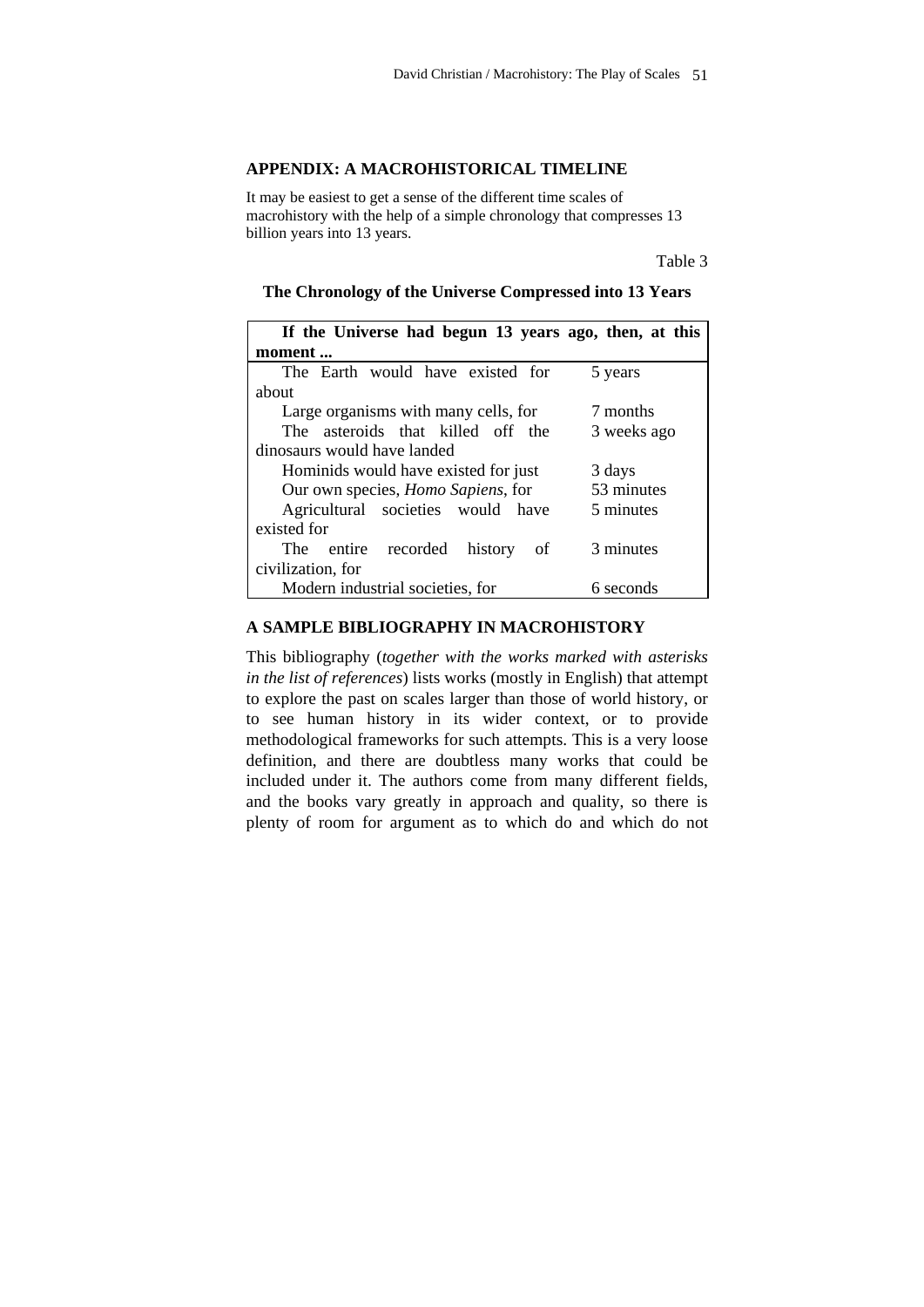really count as 'big history' books. This is a very preliminary bibliography, based on a list compiled by Fred Spier. It excludes books so technical that they cannot possibly be of use to historians or general readers. But it also excludes a vast number of books that operate on large scales and have much to offer historians, but do not quite fit the definition of macrohistory because they do not systematically move across multiple time-scales.

Asimov, Isaac

1987. *Beginnings: The Story of Origins – of Mankind, Life, the Earth, the Universe*. New York: Walker & Company.

Blank, Paul W., and Fred Spier (eds.)

2002. *Defining the Pacific: Opportunities and Constraints*. Burlington, Vt.: Ashgate.

Calder, Nigel

1983. *Timescale: An Atlas of the Fourth Dimension*. London: Chatto & Windus.

Chaisson, Eric J.

1987. *The Life Era: Cosmic Selection and Conscious Evolution.* New York: W.W. Norton & Co.

1988. *Universe: An Evolutionary Approach to Astronomy*. Englewood Cliffs, New Jersey: Prentice Hall.

Christian, David

1989. The Longest Durée: A History of the Last 15 Billion Years. *Australian Historical Association Bulletin* 59–60 (August-November): 27–36.

1995. Adopting a Global Perspective. In D. M. Schreuder, ed. *The Humanities and a Creative Nation: Jubilee Essays* (pp. 249–262). Canberra: Australian Academy of the Humanities.

Cloud, Preston

1978. *Cosmos, Earth and Man: A Short History of the Universe*. New Haven, Conn.: Yale University Press.

1988. *Oasis in Space: Earth History from the Beginning*. New York: W. W. Norton.

Delsemme, Armand

1998. *Our Cosmic Origins: From the Big Bang to the Emergence of Life and Intelligence*. Cambridge: Cambridge University Press.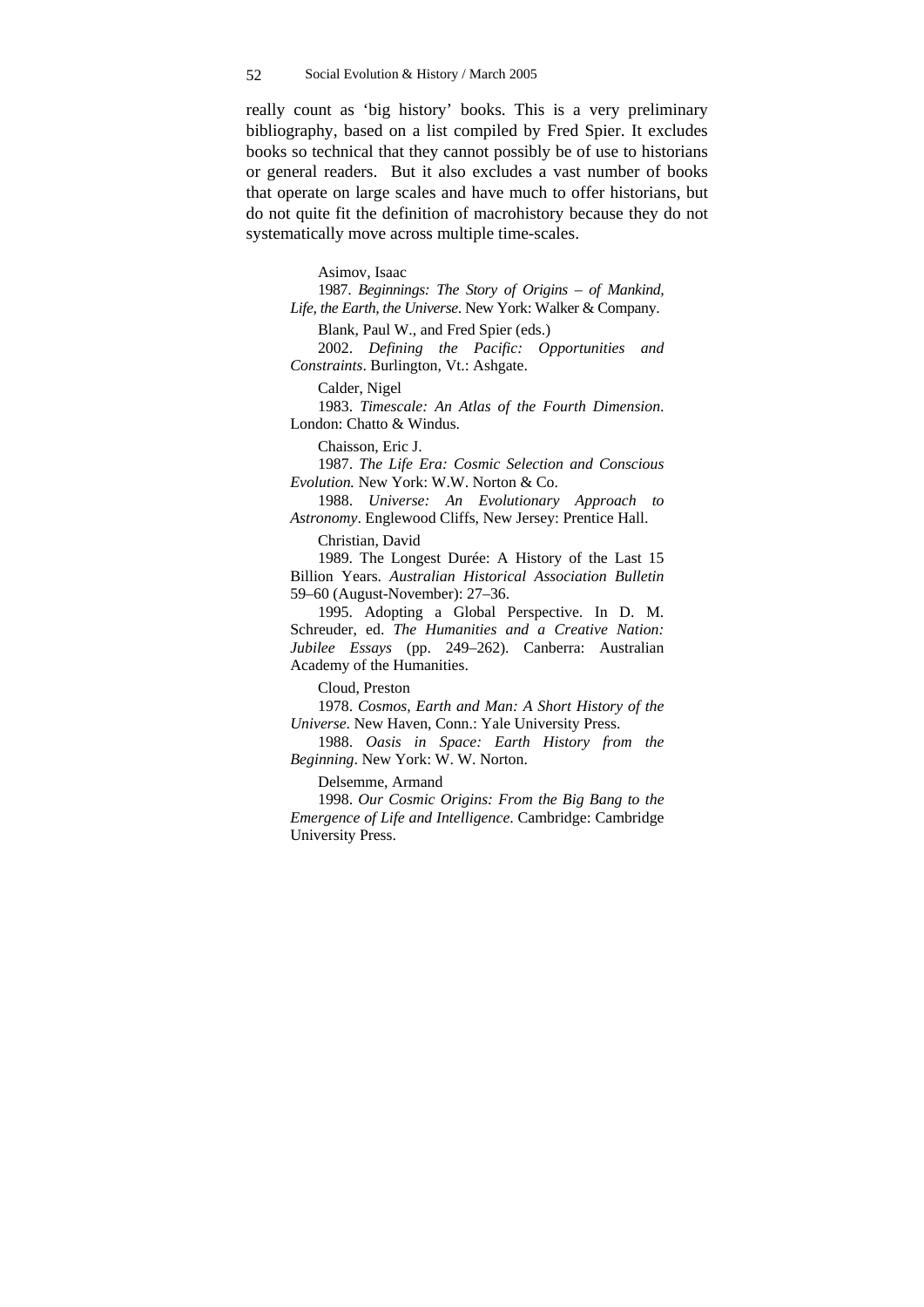Emiliani, Cesare

1992. *Planet Earth: Cosmology, Geology and the Evolution of Life and Environment*. Cambridge: Cambridge University Press.

Gribbin, John

1981. *Genesis: The Origins of Man and the Universe*. New York: Delta.

Hawking, Stephen

1988. *A Brief History of Time: From the Big Bang to Black Holes*. New York: Bantam Books.

Jantsch, Erich

1980. *The Self-organizing Universe: Scientific and Human Implications of the Emerging Paradigm of Evolution*. Oxford: Pergamon Press.

Kutter, G. Siegfried

1987. *The Universe and Life: Origins and Evolution*. Boston: Jones & Bartlett Publishers.

Liebes, Sidney, Sahtouris, Elisabet & Swimme, Brian.

1998. *A Walk Through Time: From Stardust to Us: The Evolution of Life on Earth*. New York: John Wiley & Sons.

Lunine, Jonathan I.

1999. *Earth: Evolution of a Habitable World*. Cambridge: Cambridge University Press.

MacDougall, J. D.

1995. *A Short History of Planet Earth. Mountains, Mammals, Fire, and Ice*. New York: John Wiley & Sons.

McNeill, J. R., and William H. McNeill

2003. *The Human Web: A Bird's-Eye View of World History*. New York: W.W. Norton.

McNeill, W. H. *Plagues and People*. Oxford: Blackwell.

McSween Jr, Harry Y.

1997. *Fanfare for Earth: The Origin of Our Planet and Life*. New York: St. Martin's Press.

Margulis, Lynn and Dorion Sagan.

1995. *What is Life?* Berkeley & Los Angeles: University of California Press.

Morrison, P., and Morrison, P. H. 1982. *Powers of Ten*. San Francisco: Freeman.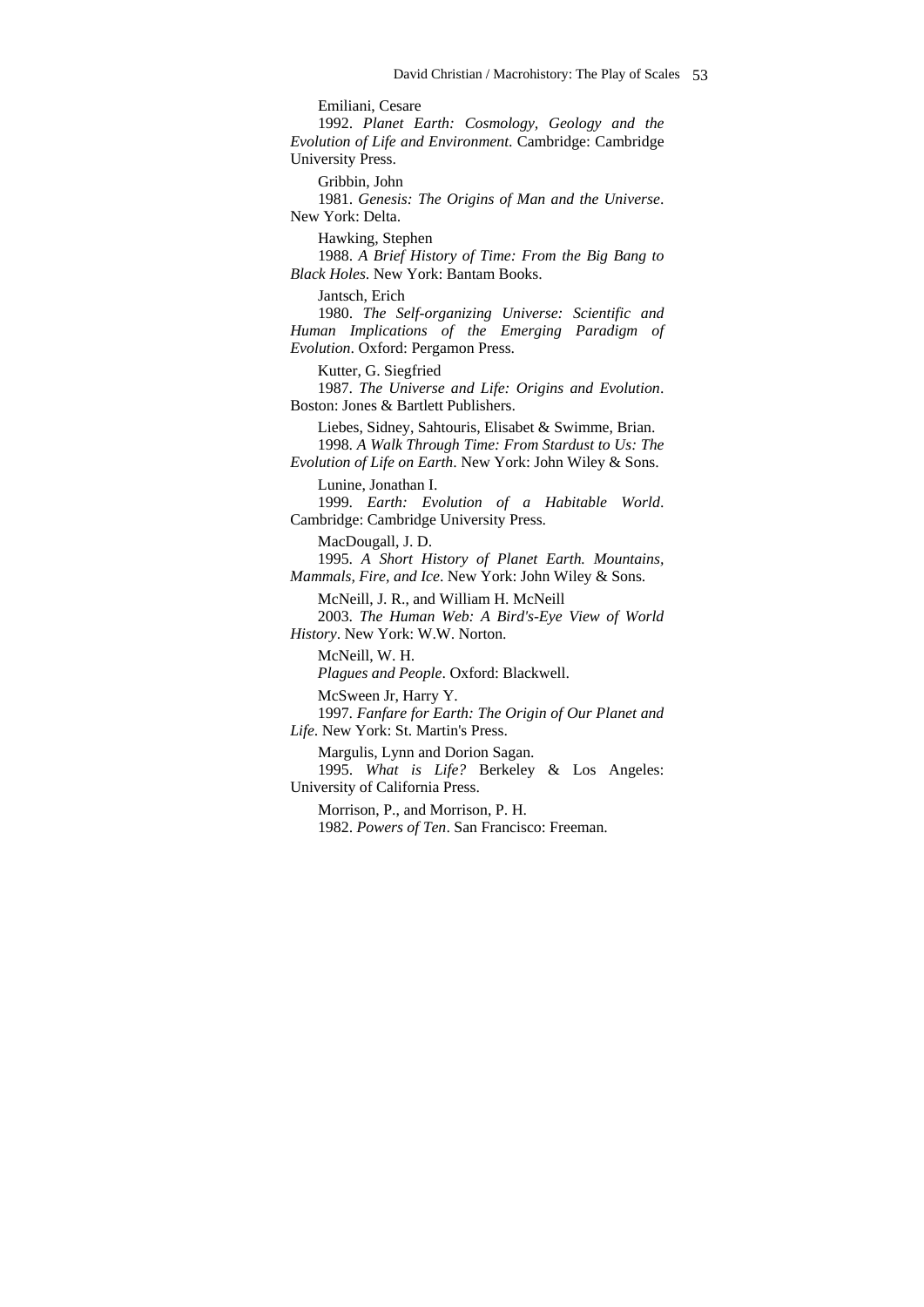Nazaretyan, Akop.

2004. *Tsivilizatsionnye krizisy v kontekste universal'noi istorii: Sinergetika–psikhologiya–prognozirovanie* [Civilizational Crises in the context of universal history: Sinergetics, Psychology and Prognosis]. Moskva: Mir.

Nisbet, E. G.

1991. *Living Earth – A short history of life and its home*. London: Harper Collins Academic Press.

Packard, Edward

1994. *Imagining the Universe: A Visual Journey*. New York: Perigee Books.

Ponting, C.

1991. *A Green History of the World*. Harmondsworth: Penguin.

Priem, H. N. A.

1993. *Aarde en Leven: Het Leven in relatie tot zijn planetaire omgeving [Earth and Life: Life in relation to its planetary environment]*. Dordrecht, Boston, London: Wolters Kluwer Academic Publishers.

Rees, Martin

2000. *Just Six Numbers: The Deep Forces that Shape the Universe*. New York: Basic Books.

Reeves, Hubert, Rosnay, Joël de, Coppens, Yves and Simonnet, Dominique

1998. *Origins: Cosmos, Earth and Mankind*. New York: Arcade Publishing.

Rindos, D.

1984. *Origins of Agriculture: an Evolutionary Perspective*. New York: Academic Press.

Roberts, Neil

1998. *The Holocene: An Environmental History.* 2nd ed. Oxford: Blackwell.

Snooks, G. D.

1996. *The Dynamic Society: Exploring the Sources of Global Change*. London and New York: Routledge.

1996. *The Ephemeral Civilization: Exploding the Myth of Social Evolution*. London & NY: Routledge.

1998. *The Laws of History.* London & New York: Routledge.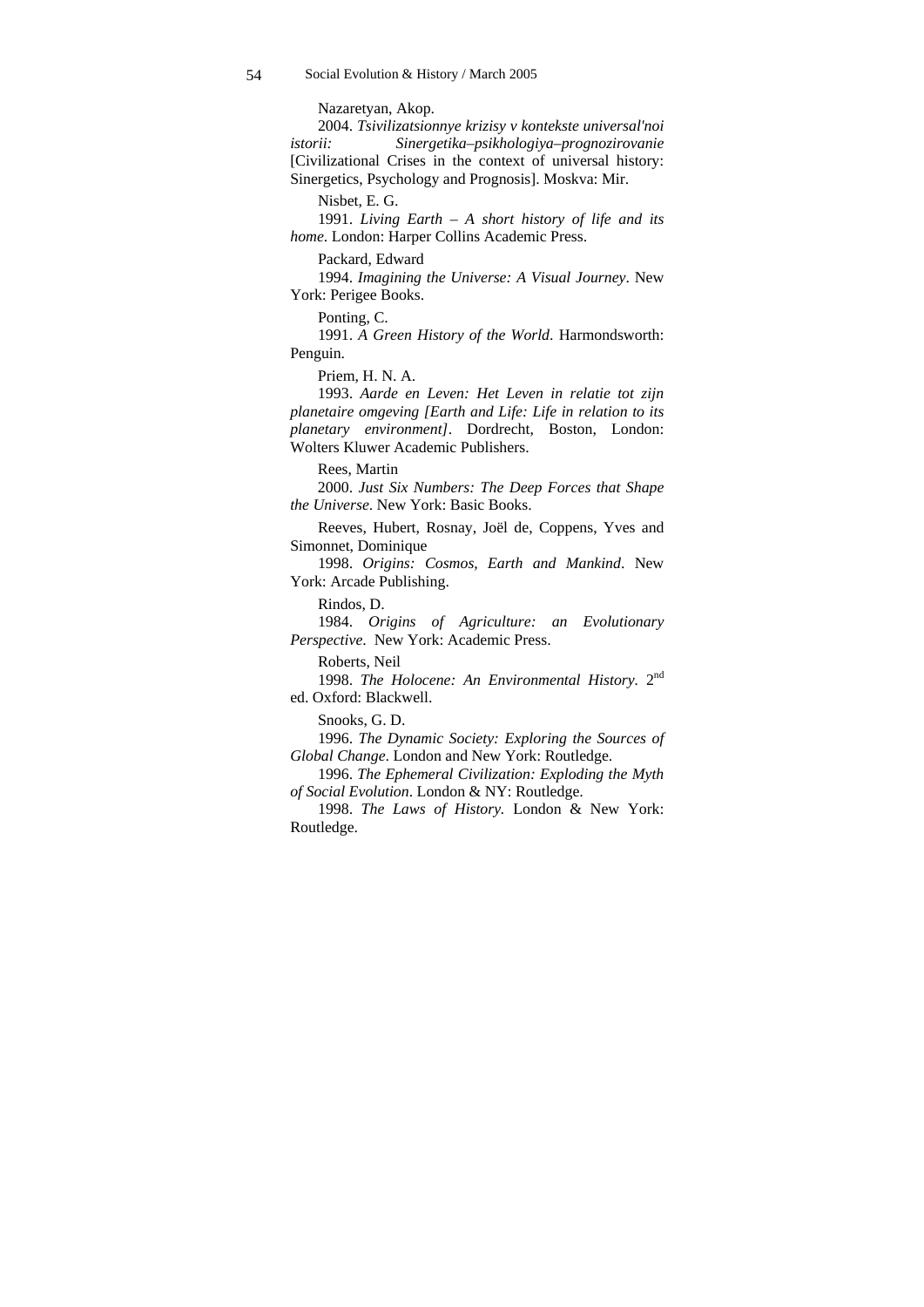Swimme, Brian and Thomas Berry

1992. *The Universe Story: From the Primordial Flaring Forth to the Ecozoic Era: A Celebration of the Unfolding of the Cosmos*. San Francisco: Harper Collins Publishers.

Wells, H. G.

1920. *The Outline of History: Being a plain history of life and mankind*. Garden City, New York: Garden City Publishers.

1922. *A Short History of the World*. Harmondsworth: Penguin Books.

Wright, Robert

2000. *Nonzero: The Logic of Human Destiny*. New York: Random House.

#### **NOTES**

<sup>1</sup> This is a slightly revised and updated version of a paper first given at a panel on 'Macrohistory and Microhistory' organized by Gale Stokes at the annual conference of the American Historical Association, in January 2002; the other panelists were Carlo Ginzburg and Jacques Revel (whose book *Jeux d'échelles* provided the sub-title for the panel and for this paper [Revel 1995]).

2 For example, in Collins 1990, or in Stokes 2001.

<sup>3</sup> See David Christian 1991, 2004; Spier 1996; and Hughes-Warrington, 2002. When I first used the label, 'big history', in the early 1990s, I felt it was simple and catchy; and it helped me avoid some clumsy circumlocutions. In retrospect, I fear the label was also grandiose, portentous, and somewhat pretentious. So I need to make it clear from the start that I use the phrase with some hesitation. I continue to use it because it has acquired some currency in the last ten years, and... I can't think of anything better!

4 Two of Ginzburg's best known works are *The Cheese and the Worms* (1980, 1992) and *Ecstasies* (1991).

<sup>5</sup> For a brief discussion of possible objections to macrohistory, see Christian 2004: 8–11.

<sup>6</sup> There have also been two panels on big history at two major American historical conferences: at the American Historical Conference in 2002 and at the conference of the Historical Society in 2004; for a list of works in the field, see the sample bibliography at the end of this article.

<sup>7</sup> Panels on big history at the 2004 conference of the Historical Society included presentations by two astronomers who teach courses about the evolution of the universe, Eric Chaisson and Tom Gehrels.

8 Wilson 1998; see also McNeill 1998.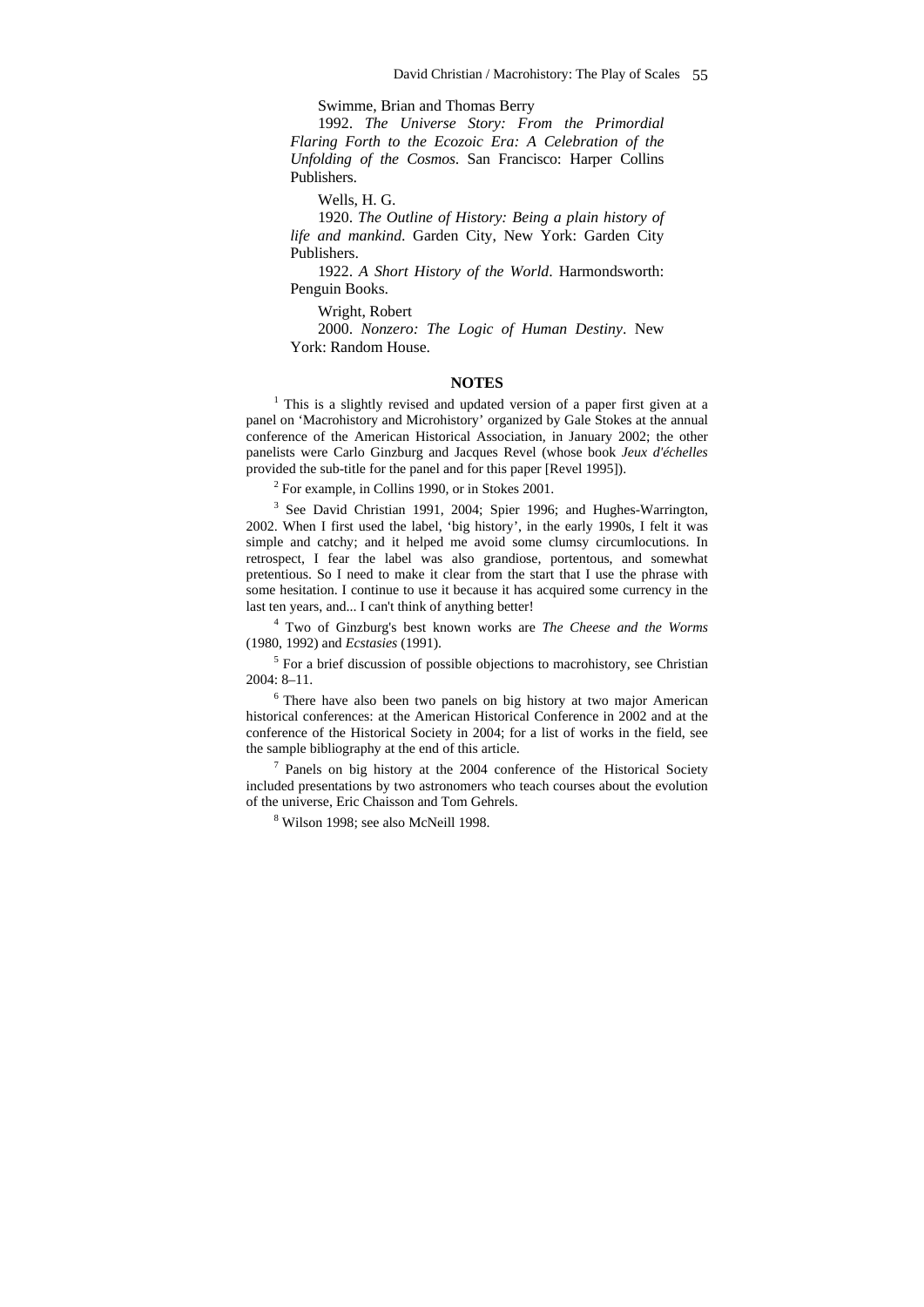<sup>9</sup> Braudel 1980: viii, from the 1969 Preface to a collection of his historiographical essays.

<sup>10</sup> The ancient roots of macrohistory are discussed in Hughes-Warrington 2002.

 $11$  Leopold Von Ranke, cited in Marwick 1970: 38. The profound Eurocentrism of Ranke's 'Universal History' is less important in this context than the fact that he took the project seriously. See Hughes-Warrington 2000: 260.

 $12$  For some recent discussions of the role of identity in a globalizing world, see Castells 1997: 6–7, and the fuller discussion in Poole 1999, particularly Ch. 2, 'National and Other Identities'.

<sup>13</sup> See, for example, the recent discussion in Pomeranz 2000.

 $14$  On the 'Gaia' hypothesis, see Lovelock 1979, 1987, 1988, and 1991.

<sup>15</sup> Mark Twain, 'The Damned Human Race', cited in Margulis Sagan 1987: 194.

<sup>16</sup> I have explored these issues in Christian 2003.

 $17$  In France, there is haunting evidence that Neanderthal communities survived as late as 30,000 years ago in south-west Europe, and may even have tried to borrow some of the new technologies of their neighbours. But they had little success with it. It is just possible that a similar story was played out at about the same time at the eastern end of the Eurasian land mass as well, as evidence has emerged that other hominid populations may have survived there as late as Neanderthals, vanishing perhaps as late as 50,000 or even 27,000 years ago (Klein 1999: 395, on the possible survival of hominids distinct from modern humans in Java as late as 53–27,000 BP, and 477 ff on the survival of Neanderthals in western Europe to perhaps 30,000 BP).

18 Sahlins 1972: 1–39.

<sup>19</sup> Diamond 1998; Diamond's earlier book (1991) on human evolution is also full of valuable insights and questions for macrohistorians; see also Flannery 1995, 2001.

 $20$  Simmons 1996: 361, adapted from Diamond 1987: 479–480; and see the discussion in Leakey and Lewin 1995.

<sup>21</sup> *World Resources* 2000: 246, 248.

 $22$  Gould 1996; see also the marvellous discussion of directionality in history in Gould 1989; Maynard Smith and Szathmáry 1999. 23 Rees 1999: 46.

 $24$  Prantzos 2000: 162–169; as Prantzos points out (164), Fermi's question had already been raised by Fontenelle in the eighteenth century.

 $25$  Questions about the role of energy in human history have been explored by anthropologists such as Leslie White and archaeologists such as V. G. Childe. Environmental historians have also engaged with them, but such approaches remain marginal within the history discipline as a whole, with the striking exception of Smil 1994. There is a brief discussion of such work in Johnson and Earle 2000: 4; see also Simmons 1996, 1993.

26 Similar arguments are discussed in Sherratt 1995.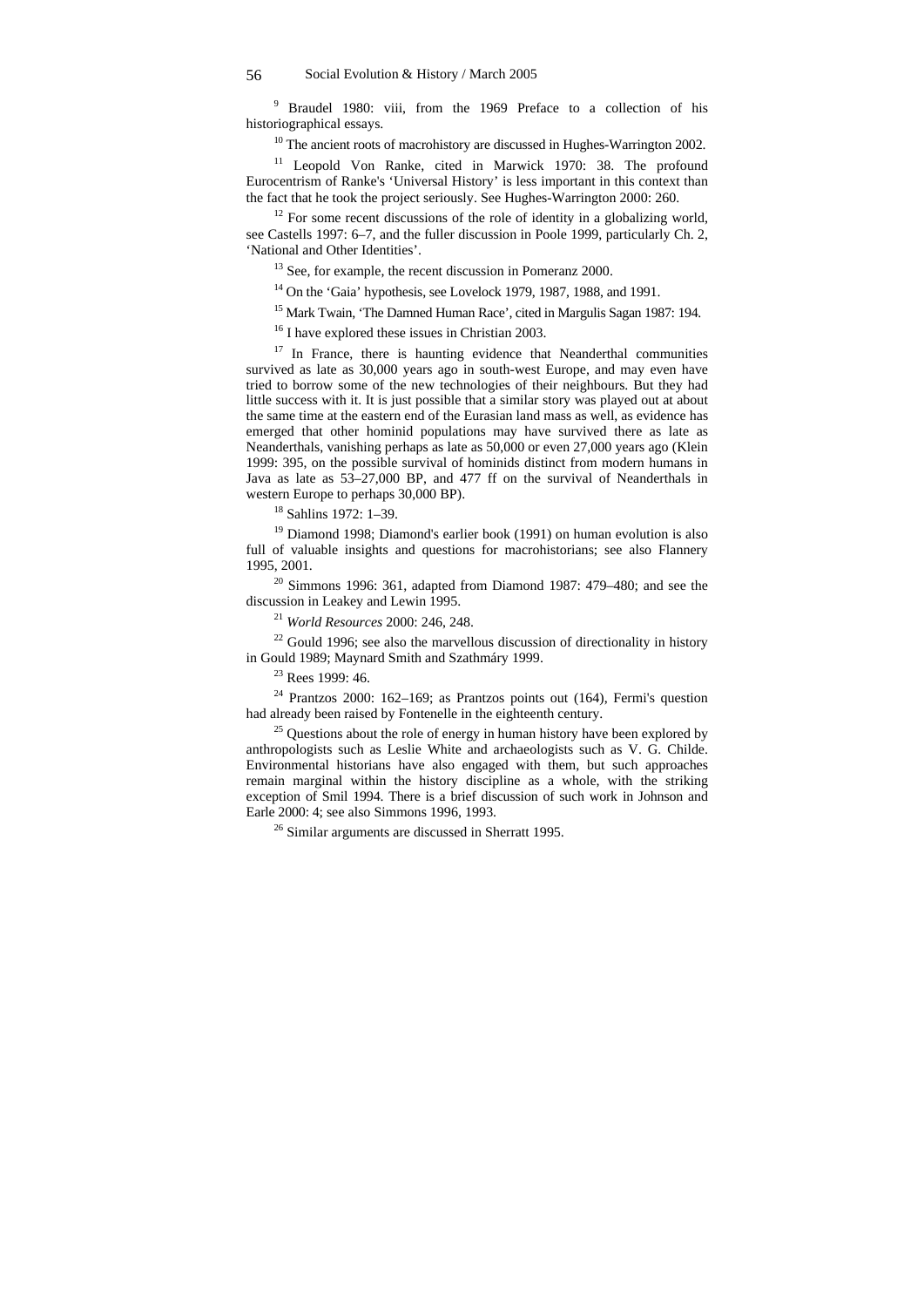#### **REFERENCES**

(To avoid duplication, I have added double asterisks to works that also belong with the Sample Bibliography in Macrohistory)

Braudel, F.

1980. *On History*. Chicago: University of Chicago Press.

Castells, M.

1997. *The Information Age: Economy, Society and Culture.* Vol. 2. *The Power of Identity*. Oxford: Blackwell.

Chaisson, E. J.

2001. *Cosmic Evolution: The Rise of Complexity in Nature*. Cambridge, M.: Harvard University Press. (\*\*)

Christian, D.

1991. The Case for 'Big History'. *The Journal of World History* 2 (2) (Fall 1991): 223–238; republished in Ross E. Dunn, and David Vigilante (eds.), 1996. *Bring History Alive! A Sourcebook for Teaching World History* (pp. 21–30). LA: National Centre for History in the Schools, UCLA; and in Ross E. Dunn (ed.), 2000. *The New World History: A Teacher's Companion* (pp. 575–587). Boston: Bedford/St. Martin. (\*\*)

2003. World History in Context. *Journal of World History* 14 (4): 437–458. (\*\*)

2004. *Maps of Time: An Introduction to 'Big History'*. Berkeley, Ca: University of California Press. (\*\*)

Collins, R.

1990. *MacroHistory: Essays in the Sociology of the Long Run*. Stanford: Stanford University Press.

Diamond, J.

1987. Human Use of World Resources. *Nature* 328: 479–480.

1991. *The Rise and Fall of the Third Chimpanzee*. London: Vintage. (\*\*) 1998. *Guns, Germs and Steel*. London: Vintage. (\*\*)

Crosby, A. W.

1972. *The Columbian Exchange: Biological and Cultural Consequences of 1492*. Westport, Conn.: Greenwood Press. (\*\*)

1986. *Ecological Imperialism. The Biological Expansion of Europe, 900–1900*. Cambridge: Cambridge University Press. (\*\*)

Flannery, T.

1995. *The Future Eaters: An Ecological History of the Australasian Lands and Peoples*. Australia: Reed New Holland. (\*\*)

2001. *The Eternal Frontier: An Ecological History of North America*. New York: Atlantic Monthly Press.

Gell-Mann, M.

1999. Transitions to a More Sustainable World. In Blumenfeld, Y. (ed.), *Scanning the Future: 20 Eminent Thinkers on the World of Tomorrow* (pp. 61–79). London: Thames & Hudson.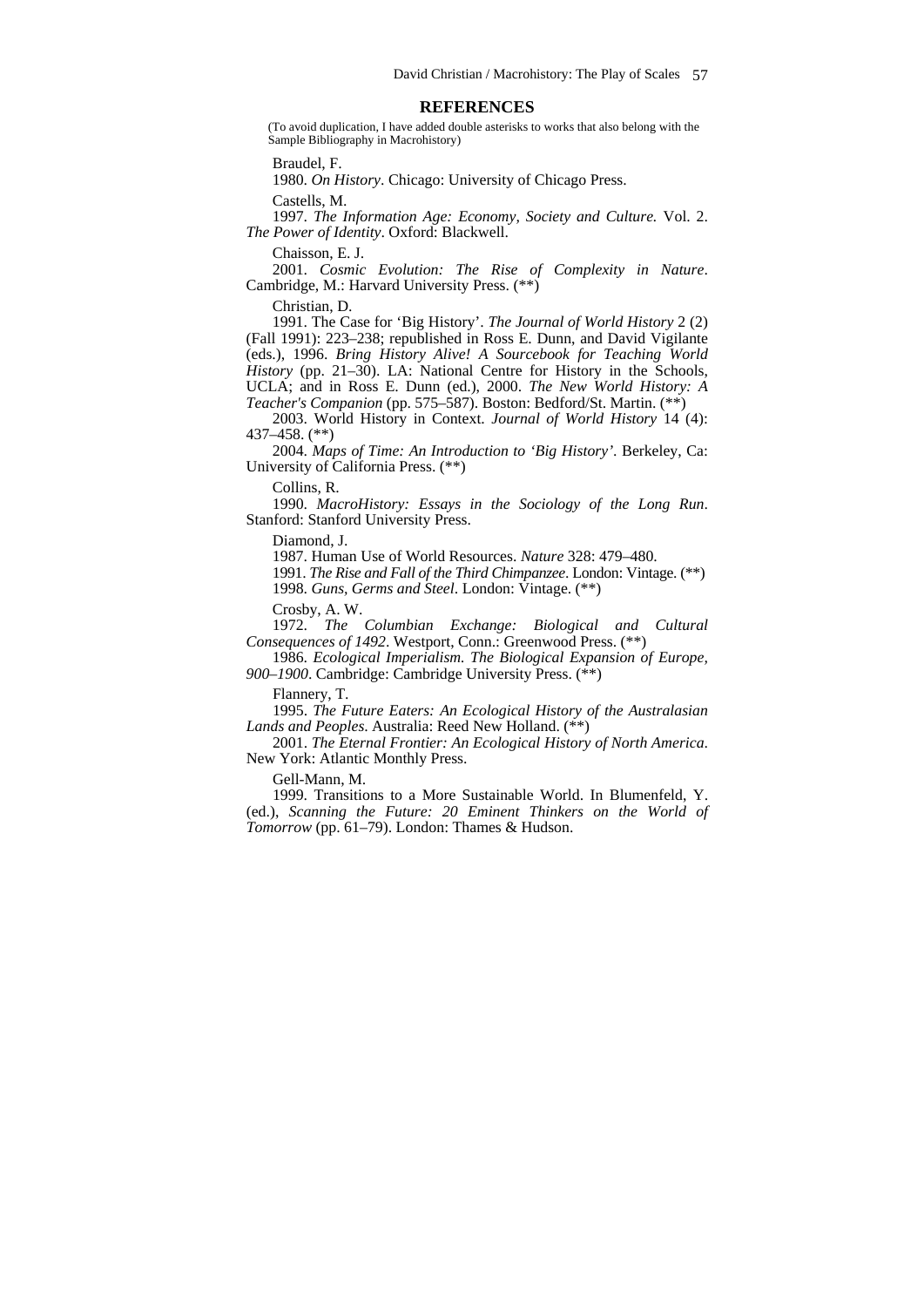Ginzburg, C.

1992 [1980]. *The Cheese and the Worms: The Cosmos of a Sixteenth-Century Miller*. Baltimore: John Hopkins University Press.

1991. *Ecstasies: Deciphering the Witches' Sabbath*. New York: Pantheon.

Gould, S. J.

1989. *Wonderful Life: The Burgess Shale and the Nature of History*. London: Hutchinson. (\*\*)

1996. *Life's Grandeur: The Spread of Excellence from Plato to Darwin*. London: Jonathan Cape (the US edition is entitled *Full House*). (\*\*)

Hughes-Warrington, M.

2000. *Fifty Key Thinkers on History*. London: Routledge. 2002. Big History. *Historically Speaking.* November: 16–17, 20. (\*\*)

Johnson, A. W., and Earle, T.

2000. *The Evolution of Human Societies*. 2<sup>nd</sup> ed. Stanford: Stanford University Press.

Klein, R. G.

1999. *The Human Career: Human Biological and Cultural Origins.* 2<sup>nd</sup> ed. Chicago: University of Chicago Press.

Leakey, R., and Lewin, R.

1995. *The Sixth Extinction: Patterns of Life and the Future of Humankind*. New York: Doubleday.

Lovelock, J. C.

1979, 1987. *Gaia: A News Look at Life on Earth*. Oxford: Oxford University Press. (\*\*)

1988. *The Ages of Gaia*. Oxford: Oxford University Press. (\*\*)

1991. *Gaia: The Practical Science of Planetary Medicine*. London: Unwin.  $(**)$ 

McNeill, W. H.

1998. History and the Scientific Worldview. *History and Theory*  $37(1): 1-13.$  (\*\*)

Margulis, L., and Sagan, D.

1987. *Microsmos: Four Billion Years of Microbial Evolution*. London: Allen & Unwin. (\*\*)

Marwick, Arthur.

1970. *The Nature of History*. London: Macmillan.

Maynard Smith, J., and Szathmáry, E.

1999. *The Origins of Life: From the Birth of Life to the Origins of Language*. Oxford: Oxford University Press. (\*\*)

Mazlish, B., and Buultjens, R. (eds.)

1993. *Conceptualizing Global History*. Boulder, Colo.: Westview Press.